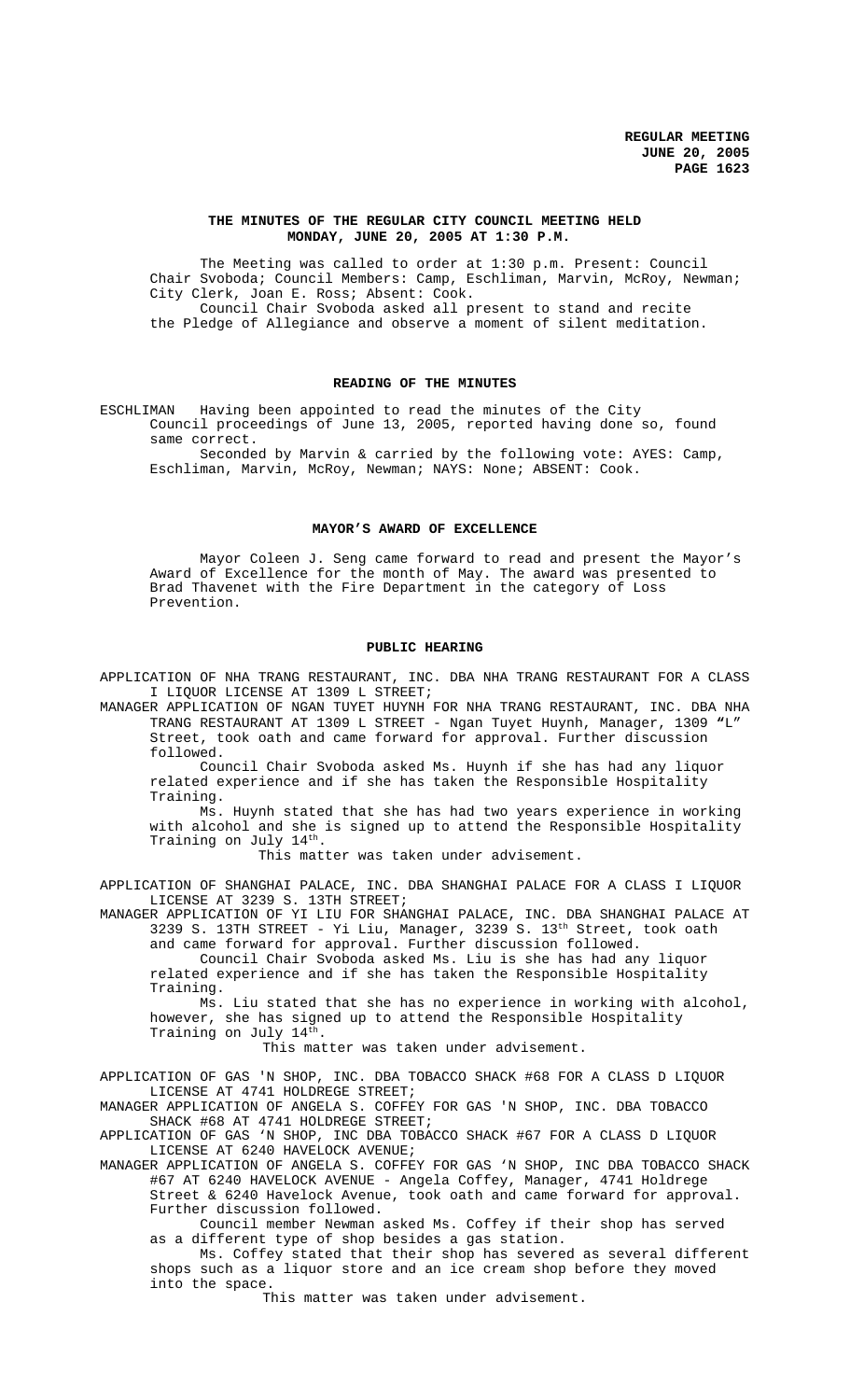APPROVING A SUBLEASE AGREEMENT BETWEEN THE CITY AND LINCOLN ACTION PROGRAM FOR PROVIDING JOB TRAINING AND EMPLOYMENT SERVICES UNDER THE WORKFORCE INVESTMENT ACT IN THE ONE-STOP CENTER LOCATED IN GOLD'S GALLERIA, 1010 N STREET, LINCOLN, NE - Marc Wullschleger, Urban Development Director, came forward asking for approval. He also explained the need for the approval of this agreement so that they can provide job training and employment services.

This matter was taken under advisement.

APPROVING AN AGREEMENT BETWEEN WYNNE TRANSPORT SERVICES, INC. AND THE LINCOLN AREA AGENCY ON AGING/LIFE FOR THE LEASE OF OFFICE SPACE FOR A ONE-YEAR TERM IN GENEVA, NEBRASKA, FOR THE OUT POSTED COUNSELOR IN FILLMORE COUNTY FOR THE MEDICAID WAIVER PROGRAM - June Pederson, Director of Aging Services, came forward asking for approval of this agreement for office space. She also explained that this agreement will be executed from May 1, 2005 to May 31, 2006. She also said that the yearly cost will be \$3,225, which breaks down to \$250 per month, and \$1.25 per square foot. Further discussion followed.

Council member McRoy asked Ms. Pederson what fund this agreement would be paid from.

Ms. Pederson replied that this is a State supported waiver program, so it is State supported.

Council member Eschliman asked Ms. Pederson is she knew if this office space has been remodeled and if there are any more additional office space available in Geneva.

Ms. Pederson replied that she wasn't aware if they had remodeled the space and if any additional space was available in town in their ideal location. She also stated that this agreement is not a new agreement, but it is a renewal.

This matter was taken under advisement.

APPROVING AN AGREEMENT BETWEEN THE POLK COUNTY HEALTH DEPARTMENT AND THE LINCOLN AREA AGENCY ON AGING/LIFE FOR THE LEASE OF OFFICE SPACE FOR A ONE-YEAR TERM IN OSCEOLA, NEBRASKA, FOR THE OUTPOSTED COUNSELOR IN THE POLK COUNTY CARE MANAGEMENT PROGRAM;

APPROVING AN AGREEMENT BETWEEN THE POLK SENIOR CENTER AND THE LINCOLN AREA AGENCY ON AGING/LIFE FOR THE LEASE OF OFFICE SPACE FOR A ONE-YEAR TERM IN POLK, NEBRASKA, FOR THE OUTPOSTED COUNSELOR IN POLK COUNTY FOR THE MEDICAID WAIVER PROGRAM - June Pederson, Director of Aging Services, came forward asking for approval of this agreement for office space in Polk and Osceola County. Further discussion followed.

Council member Eschliman asked Ms. Pederson if she would be willing to talk to the landlord again in order to try and get the cost down because she feels that it may be too high.

Ms. Pederson stated that she could if needed, however, she feels that the costs are low. She said that the cost is 25 cents per square foot for one office and a dollar per square foot for the other.

Council member Camp stated that he felt that the cost sounded reasonable since this is such a small space.

This matter was taken under advisement.

- APPROVING A 10-YEAR AGREEMENT BETWEEN THE WOODS PARK TENNIS CORP. AND THE CITY FOR OPERATION OF THE WOODS TENNIS CENTER - Sandy Meyers, Recreational Manager for Woods Park Tennis Park Center, 33<sup>rd</sup> and "J" Street, came forward and asked for approval of this agreement. She stated that this would be an extension of an on-going agreement between the City and the Woods Park Tennis Center. This agreement would be good for 10 years, and would be good until May 31, 2015. Further discussion followed. This matter was taken under advisement.
- APPROVING THE RENEWAL OF A LEASE AGREEMENT BETWEEN THE CITY AND AMERICAN LEGION POST #3 FOR THE OPERATION AND USE OF SHERMAN FIELD - Steve Hiller, Assistant Director of Parks and Recreation Department, came forward to ask for approval of this agreement. He explained that this is a continuation of a number of years of leases with the American Legion for the use of Sherman field. Further discussion followed. This matter was taken under advisement.
- APPEAL OF SANFORD & SON, LLC FROM THE PLANNING COMMISSION DENIAL OF SPECIAL PERMIT 05022 TO OPERATE A ROCK CRUSHER TO RECYCLE CONCRETE AND ASPHALT ON PROPERTY GENERALLY LOCATED AT 3900 INDUSTRIAL AVENUE - Bob Lewis, representing Sanford & Sons LLC, came forward to ask the City Council to reverse Planning Commission's denial of their special permit to operate a rock crusher to recycle concrete and asphalt. Further discussion followed.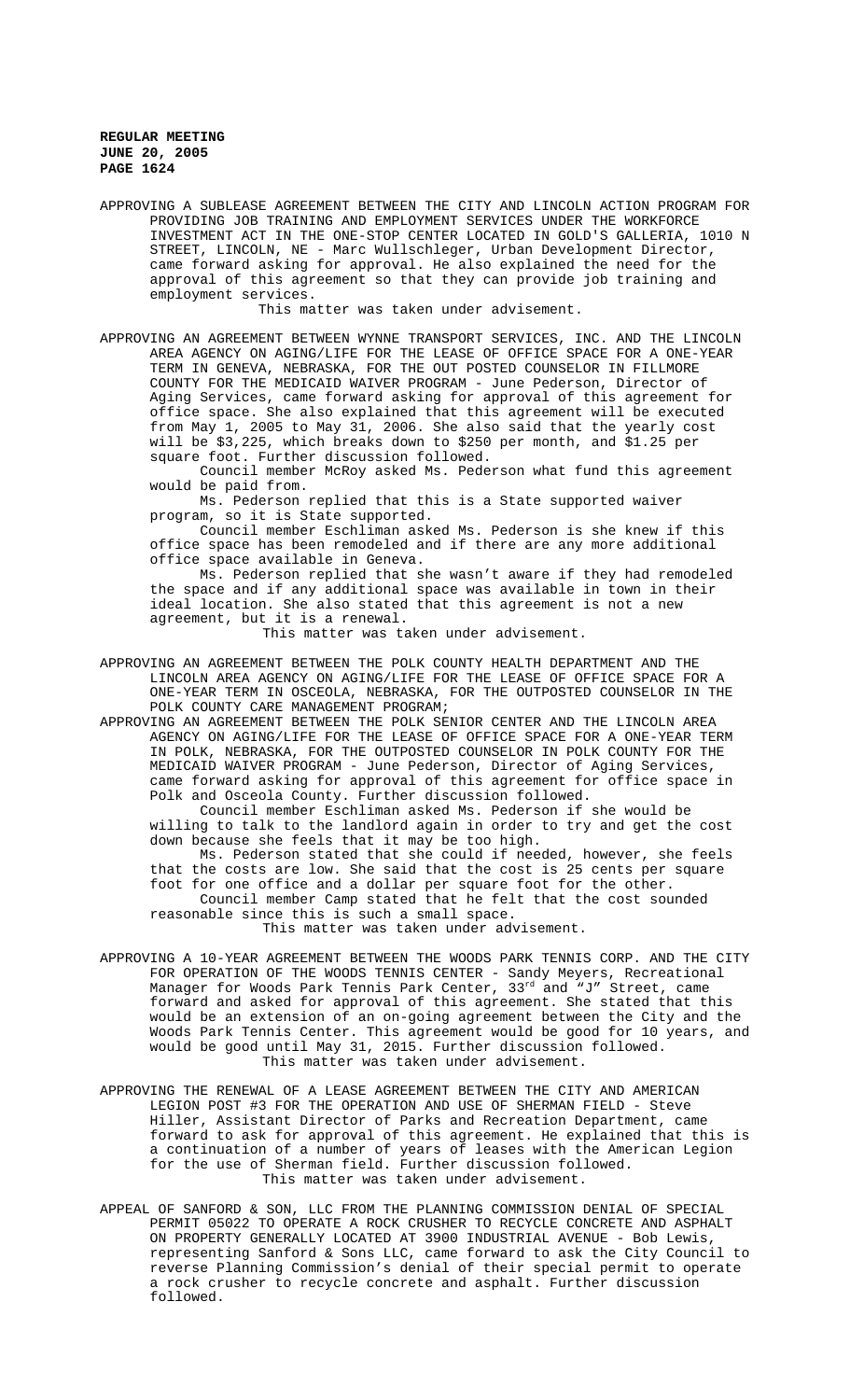Council member Newman asked Mr. Lewis if he was using a dust control product.

Mr. Lewis stated that he has been applying a chemical to the rock to help control the dust.

Ms. Newman asked him if he has used the rock crusher since the Health Department has been out to his site.

Mr. Lewis stated that they haven't used it since, and that they are waiting for approval until they begin using it again.

Council member Camp asked Mr. Lewis how he plans on making his site a safe environment.

Mr. Lewis stated that with water and the chemical that they apply to help control the dust, they are also moving the site further back from the road to help reduce the amount of dust flowing out from their site.

Council member Marvin asked Mr. Lewis if they would be willing to comply with the motion to amend that Attorney Michael Rierden has requested.

Mr. Lewis that he would be willing to work with their needs.

Council member McRoy asked Mr. Lewis about putting up screening to help with keeping their site safe.

Mr. Lewis stated that over the past four years they have put in a lot of money and effort into making their site the best that it could be.

Council member Newman asked Mr. Lewis if noise has been as issue yet.

Mr. Lewis stated that he hasn't had any warnings yet regarding how loud their equipment is.

Glenn Cekal, 1420 "C" Street, came forward and stated his concerns.

Carol Brown, 2201 Elba Circle, came forward in opposition. She also expressed her concerns with the fence around the site by showing photos of the area on the overhead. Further discussion followed.

Michael Rierden, Attorney, came forward in opposition representing Stephenson's Truck Repair. He stated his concerns with how close the site is to his client's business. He stated that he feels that the applicant should have been concerned with obtaining the permits that he needed to run his site before they started operating. Further discussion followed.

Doug Tobiassen, the Plant Manager with General Dynamics, 4300 Industrial Avenue, came forward in opposition. He also stated his concerns with the applicant's site being too close to their business. He stated that their business is involved with the design of fuel tanks of airplanes and such and also with the painting of army vehicles. They are worried that the dust will interfere with the paint and weld jobs on their vehicles and will put them at risk with their quality control. He stated they he feels that the dust could weaken the bond of the paint. Further discussion followed.

Scott Holmes, Health Department, came forward to help answer questions of the City Council. He also clarified dust and air control regulations. Further discussion followed.

Gary Walsh, Health Department, came forward to help answer questions of the City Council. Further discussion followed.

Bob Lewis, with Sanford & Sons LLC, came forward for rebuttal. Further discussion followed.

Council member Marvin asked how long the rock crusher usually operates.

Mr. Lewis said that the rock crusher is usually running from 7am to 5pm, Monday through Friday.

Council member McRoy asked Mr. Lewis when he purchased the property.

Mr. Lewis said that he bought the property in 2000. This matter was taken under advisement.

APPROVING A CONSERVATION EASEMENT AGREEMENT BETWEEN PINE LAKE HEIGHTS HOMEOWNERS ASSOCIATION, INC. AND THE CITY OVER A PORTION OF OUTLOT A, PINE LAKE HEIGHTS ADDITION, TO PRESERVE THE FLOOD STORAGE CAPACITY AND WETLAND CHARACTERISTICS - Ben Higgins, Public Works & Utilities, came forward for approval of this agreement.

DeNay Kalkowski, Attorney, 1111 Lincoln Mall, #350, came forward asking for approval of this agreement.

Glenn Cekal, 1420 "C" Street, came forward to express his concerns on this matter.

This matter was taken under advisement.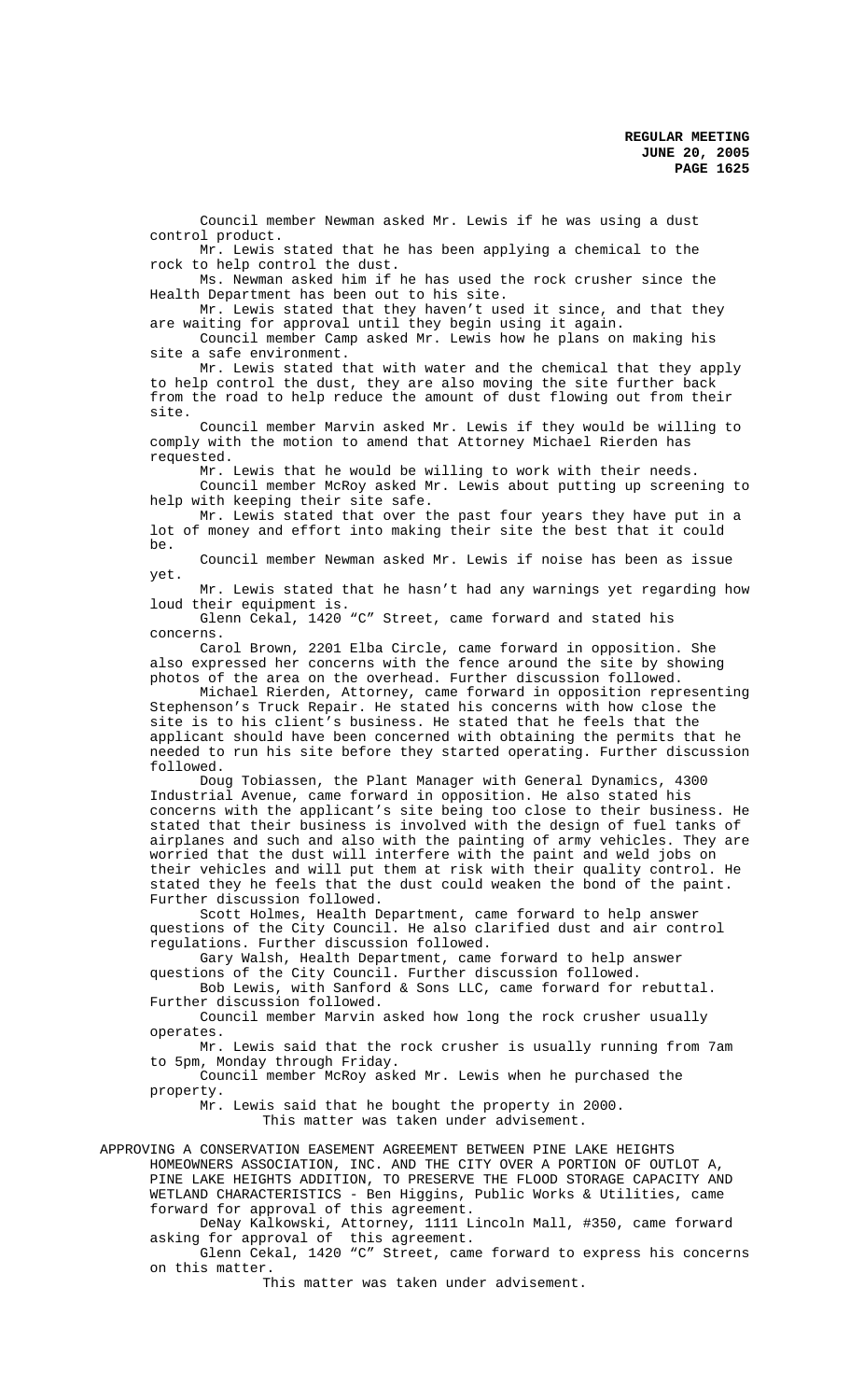APPROVING AN AGREEMENT BETWEEN THE CITY AND THE NEBRASKA DEPT. OF ROADS SO THAT FEDERAL AND STATE FUNDING MAY BE USED FOR THE DESIGN AND CONSTRUCTION OF THE SAFETY IMPROVEMENT PROJECT AT THE INTERSECTION OF N. 56TH STREET AND CORNHUSKER HIGHWAY;

APPROVING AN AGREEMENT BETWEEN THE CITY AND THE NEBRASKA DEPT. OF ROADS SO THAT FEDERAL AND STATE FUNDING MAY BE USED FOR THE DESIGN AND CONSTRUCTION OF THE SAFETY IMPROVEMENT PROJECT AT THE INTERSECTIONS OF 9TH AND 10TH STREETS AT VAN DORN STREET - Steve Masters, Public Works & Utilities, came forward to help answer questions of the City Council. Council member Newman asked Mr. Masters if he would have a problem with them putting the agreement relating to the Safety Improvement Project at the intersection of  $9^{\text{th}}$  and  $10^{\text{th}}$  Streets and Van Dorn, on pending.

Mr. Masters stated that they wouldn't have a problem with that. This matter was taken under advisement.

**\*\* END OF PUBLIC HEARING \*\***

**MISCELLANEOUS BUSINESS - NONE**

# **COUNCIL ACTION**

#### **LIQUOR RESOLUTIONS**

APPLICATION OF NHA TRANG RESTAURANT, INC. DBA NHA TRANG RESTAURANT FOR A CLASS I LIQUOR LICENSE AT 1309 L STREET - CLERK read the following resolution, introduced by Patte Newman, who moved its adoption for approval:<br>A-83363 BE IT RESOLVED by the City Council of the City of Lincoln, BE IT RESOLVED by the City Council of the City of Lincoln, Nebraska: That after hearing duly had as required by law, consideration of the facts of this application, the Nebraska Liquor Control Act, and the pertinent City ordinances, the City Council recommends that the

application of Nha Trang Restaurant, Inc. dba Nha Trang Restuarant for a Class "I" liquor license at 1309 L Street, Lincoln, Nebraska, for the license period ending April 30, 2006, be approved with the condition that the premise complies in every respect with all city and state regulations. The City Clerk is directed to transmit a copy of this resolution to the Nebraska Liquor Control Commission.

Introduced by Patte Newman

Seconded by Marvin carried by the following vote: AYES: Camp, Eschliman, Marvin, McRoy, Newman, Svoboda; NAYS: None; ABSENT: Cook.

MANAGER APPLICATION OF NGAN TUYET HUYNH FOR NHA TRANG RESTAURANT, INC. DBA NHA TRANG RESTAURANT AT 1309 L STREET - CLERK read the following resolution,

introduced by Patte Newman, who moved its adoption for approval:<br>A-83364 WHEREAS, Nha Trang Restaurant, Inc. dba Nha Trang Restaura WHEREAS, Nha Trang Restaurant, Inc. dba Nha Trang Restaurant located at 1309 L Street, Lincoln, Nebraska has been approved for a Retail Class "I" liquor license, and now requests that Ngan Tuyet Huynh be named manager;

WHEREAS, Ngan Tuyet Huynh appears to be a fit and proper person to manage said business.

NOW, THEREFORE, BE IT RESOLVED by the City Council of the City of Lincoln, Nebraska:

That after hearing duly had as required by law, consideration of the facts of this application, the Nebraska Liquor Control Act, and the pertinent City ordinances, the City Council recommends that Ngan Tuyet Huynh be approved as manager of this business for said licensee. The City Clerk is directed to transmit a copy of this resolution to the Nebraska Liquor Control Commission.

Introduced by Patte Newman Seconded by Marvin carried by the following vote: AYES: Camp, Eschliman, Marvin, McRoy, Newman, Svoboda; NAYS: None; ABSENT: Cook.

APPLICATION OF SHANGHAI PALACE, INC. DBA SHANGHAI PALACE FOR A CLASS I LIQUOR LICENSE AT 3239 S. 13TH STREET - CLERK read the following resolution, introduced by Patte Newman, who moved its adoption for approval:

A-83365 BE IT RESOLVED by the City Council of the City of Lincoln,

Nebraska:

That after hearing duly had as required by law, consideration of the facts of this application, the Nebraska Liquor Control Act, and the pertinent City ordinances, the City Council recommends that the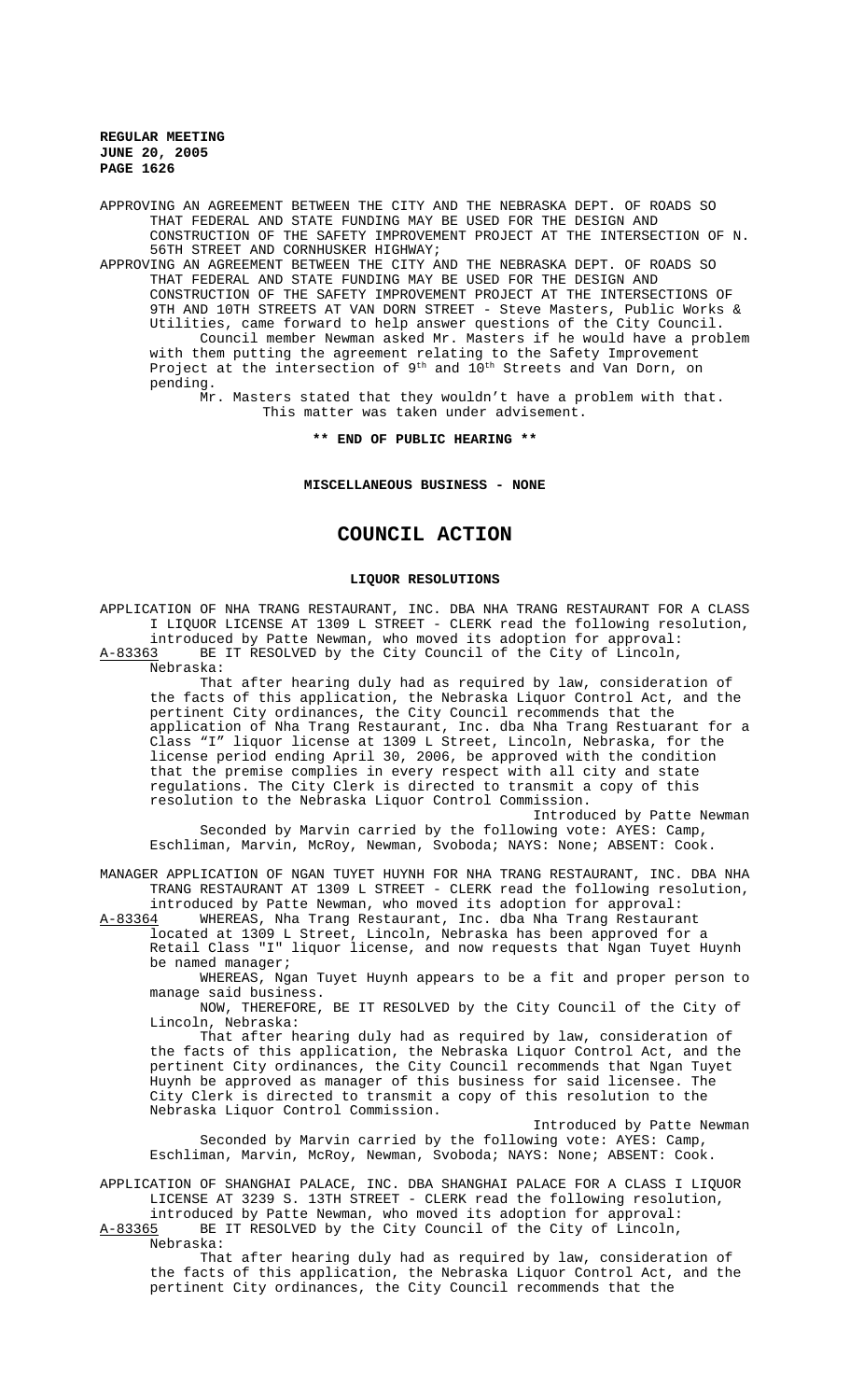application of Shanghai Palace, Inc. dba Shanghai Palace for a Class "I" liquor license at 3239 S. 13th Street, Lincoln, Nebraska, for the license period ending April 30, 2006, be approved with the condition that the premise complies in every respect with all city and state regulations. The City Clerk is directed to transmit a copy of this resolution to the Nebraska Liquor Control Commission. Introduced by Patte Newman

Seconded by Marvin & carried by the following vote: AYES: Camp, Eschliman, Marvin, McRoy, Newman, Svoboda; NAYS: None; ABSENT: Cook.

MANAGER APPLICATION OF YI LIU FOR SHANGHAI PALACE, INC. DBA SHANGHAI PALACE AT 3239 S. 13TH STREET - CLERK read the following resolution, introduced by

Patte Newman, who moved its adoption for approval:<br>A-83366 WHEREAS, Shanghai Palace, Inc. dba Shanghai WHEREAS, Shanghai Palace, Inc. dba Shanghai Palace located at 3239 S. 13th Street, Lincoln, Nebraska has been approved for a Retail Class

"I" liquor license, and now requests that Yi Liu be named manager; WHEREAS, Yi Liu appears to be a fit and proper person to manage said business.

NOW, THEREFORE, BE IT RESOLVED by the City Council of the City of Lincoln, Nebraska:

That after hearing duly had as required by law, consideration of the facts of this application, the Nebraska Liquor Control Act, and the pertinent City ordinances, the City Council recommends that Yi Liu be approved as manager of this business for said licensee. The City Clerk is directed to transmit a copy of this resolution to the Nebraska Liquor Control Commission.

Introduced by Patte Newman

Seconded by Marvin & carried by the following vote: AYES: Camp, Eschliman, Marvin, McRoy, Newman, Svoboda; NAYS: None; ABSENT: Cook.

APPLICATION OF GAS 'N SHOP, INC. DBA TOBACCO SHACK #68 FOR A CLASS D LIQUOR LICENSE AT 4741 HOLDREGE STREET - CLERK read the following resolution,

introduced by Patte Newman, who moved its adoption for approval:<br>A-83367 BE IT RESOLVED by the City Council of the City of Lincoln, BE IT RESOLVED by the City Council of the City of Lincoln,

Nebraska:

That after hearing duly had as required by law, consideration of the facts of this application, the Nebraska Liquor Control Act, and the pertinent City ordinances, the City Council recommends that the application of Gas 'N Shop Inc. dba Tobacco Shack #68 for a Class "D" liquor license at 4741 Holdrege Street, Lincoln, Nebraska, for the license period ending April 30, 2006, be approved with the conditions that the applicant obtains a valid special permit, and that the premise complies in every respect with the conditions of its special permit and all city and state regulations. The City Clerk is directed to transmit a copy of this resolution to the Nebraska Liquor Control Commission. Introduced by Patte Newman

Seconded by Marvin & carried by the following vote: AYES: Camp, Eschliman, Marvin, McRoy, Newman, Svoboda; NAYS: None; ABSENT: Cook.

MANAGER APPLICATION OF ANGELA S. COFFEY FOR GAS 'N SHOP, INC. DBA TOBACCO SHACK #68 AT 4741 HOLDREGE STREET - CLERK read the following resolution, introduced by Patte Newman, who moved its adoption for approval:

A-83368 WHEREAS, Gas 'N Shop, Inc. dba Tobacco Shack #68 located at 4741 Holdrege Street, Lincoln, Nebraska has been approved for a Retail Class "D" liquor license, and now requests that Angela S. Coffey be named manager;

WHEREAS, Angela S. Coffey appears to be a fit and proper person to manage said business.

NOW, THEREFORE, BE IT RESOLVED by the City Council of the City of Lincoln, Nebraska:

That after hearing duly had as required by law, consideration of the facts of this application, the Nebraska Liquor Control Act, and the pertinent City ordinances, the City Council recommends that Angela S. Coffey be approved as manager of this business for said licensee. The City Clerk is directed to transmit a copy of this resolution to the Nebraska Liquor Control Commission.

Introduced by Patte Newman Seconded by Marvin & carried by the following vote: AYES: Camp, Eschliman, Marvin, McRoy, Newman, Svoboda; NAYS: None; ABSENT: Cook.

APPLICATION OF GAS 'N SHOP, INC. DBA TOBACCO SHACK #67 FOR A CLASS D LIQUOR LICENSE AT 6240 HAVELOCK AVE - CLERK read the following resolution,

introduced by Patte Newman, who moved its adoption for approval:<br>A-83369 BE IT RESOLVED by the City Council of the City of Lincoln, BE IT RESOLVED by the City Council of the City of Lincoln, Nebraska: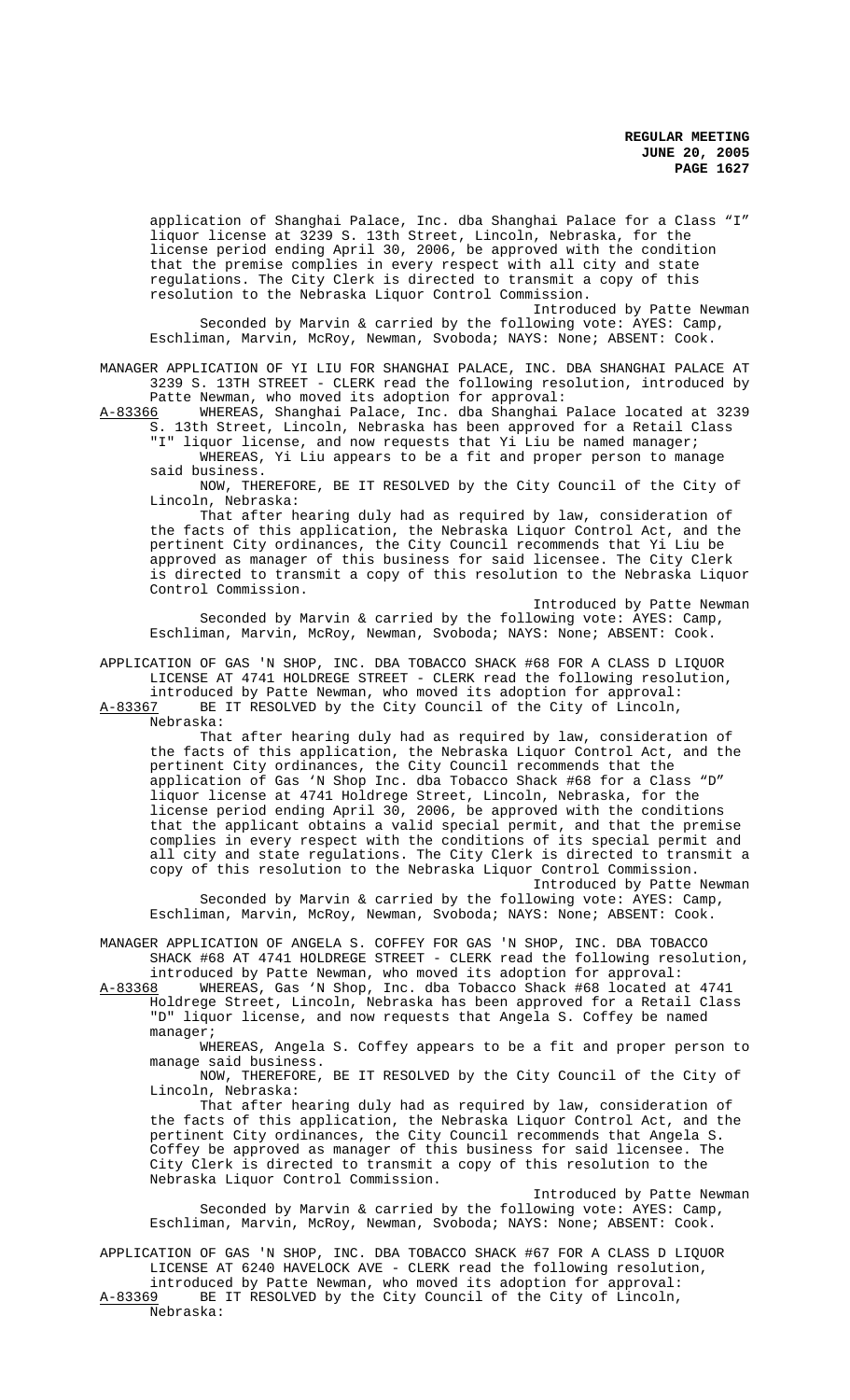That after hearing duly had as required by law, consideration of the facts of this application, the Nebraska Liquor Control Act, and the pertinent City ordinances, the City Council recommends that the application of Gas 'N Shop Inc. dba Tobacco Shack #67 for a Class "D" liquor license at 6240 Havelock Ave., Lincoln, Nebraska, for the license period ending April 30, 2006, be approved with the conditions that the applicant obtains a valid special permit, and that the premise complies in every respect with the conditions of its special permit and all city and state regulations. The City Clerk is directed to transmit a copy of this resolution to the Nebraska Liquor Control Commission.

Introduced by Patte Newman Seconded by Marvin & carried by the following vote: AYES: Camp, Eschliman, Marvin, McRoy, Newman, Svoboda; NAYS: None; ABSENT: Cook.

MANAGER APPLICATION OF ANGELA S. COFFEY FOR GAS 'N SHOP, INC. DBA TOBACCO SHACK #67 AT 6240 HAVELOCK AVE - CLERK read the following resolution,

introduced by Patte Newman, who moved its adoption for approval: A-83370 WHEREAS, Gas 'N Shop, Inc. dba Tobacco Shack #67 located at 6240 Havelock Ave., Lincoln, Nebraska has been approved for a Retail Class "D" liquor license, and now requests that Angela S. Coffey be named manager;

WHEREAS, Angela S. Coffey appears to be a fit and proper person to manage said business.

NOW, THEREFORE, BE IT RESOLVED by the City Council of the City of Lincoln, Nebraska:

That after hearing duly had as required by law, consideration of the facts of this application, the Nebraska Liquor Control Act, and the pertinent City ordinances, the City Council recommends that Angela S. Coffey be approved as manager of this business for said licensee. The City Clerk is directed to transmit a copy of this resolution to the Nebraska Liquor Control Commission.

Introduced by Patte Newman Seconded by Marvin & carried by the following vote: AYES: Camp, Eschliman, Marvin, McRoy, Newman, Svoboda; NAYS: None; ABSENT: Cook.

## ORDINANCES - 2<sup>ND</sup> READING

- STREET NAME CHANGE 05002 NAMING STREETS IN THE ANTELOPE VALLEY PROJECT VICINITY OF NORTH 17TH AND Y STREETS TO NAME REALIGNED NORTH 17TH STREET AS "NORTH 17TH STREET" AND THE NEW STREET BETWEEN NORTH 16TH AND NORTH 17TH STREET AS "X STREET" - CLERK read an ordinance, introduced by Robin Eschliman, an ordinance to name realigned North 17<sup>th</sup> Street as "North  $17<sup>th</sup>$  Street" and the new street between North  $16<sup>th</sup>$  and North  $17<sup>th</sup>$ Street as "X Street", as recommended by the Street Name Committee, the second time.
- APPROVING A SUBLEASE AGREEMENT BETWEEN THE CITY AND LINCOLN ACTION PROGRAM FOR PROVIDING JOB TRAINING AND EMPLOYMENT SERVICES UNDER THE WORKFORCE INVESTMENT ACT IN THE ONE-STOP CENTER LOCATED IN GOLD'S GALLERIA, 1010 N STREET, LINCOLN, NE - CLERK read an ordinance, introduced by Robin Eschliman, an ordinance accepting and approving a one-year Sublease Agreement between the City of Lincoln and Lincoln Action Program whereby the City of Lincoln is subleasing space to Lincoln Action Program at the One Stop Career Center located in Gold's Galleria, 1010 N Street, Lincoln, Nebraska, for providing job training and employment services under the Workforce Investment Act, the second time.
- REPEALING ORDINANCE NO. 18374 CREATING PAVING DISTRICT NO. 2628 IN NORTH 36TH STREET, W TO VINE STREETS, DUE TO THE LACK OF MAJORITY PETITION - CLERK read an ordinance, introduced by Robin Eschliman, an ordinance repealing Ordinance No. 18374 which created Paving District No. 2628, which included all that portion of North 36<sup>th</sup> Street lying between the south curb line of "W" street and the north curb line of Vine Street, describing the benefitted property and providing for the payment of the cost thereof, the second time.
- APPROVING AN AGREEMENT BETWEEN WYNNE TRANSPORT SERVICES, INC. AND THE LINCOLN AREA AGENCY ON AGING/LIFE FOR THE LEASE OF OFFICE SPACE FOR A ONE-YEAR TERM IN GENEVA, NEBRASKA, FOR THE OUTPOSTED COUNSELOR IN FILLMORE COUNTY FOR THE MEDICAID WAIVER PROGRAM - CLERK read an ordinance, introduced by Robin Eschliman, an ordinance accepting and approving a Lease Agreement between the City of Lincoln and Wynne Transport Services, Inc. for the lease of office space by the Lincoln Area Agency on Aging/LIFE at 209 S.  $10^{\text{th}}$  Street, Geneva, NE 68361 for the period of May 1, 2005 through May 31, 2006, the second time.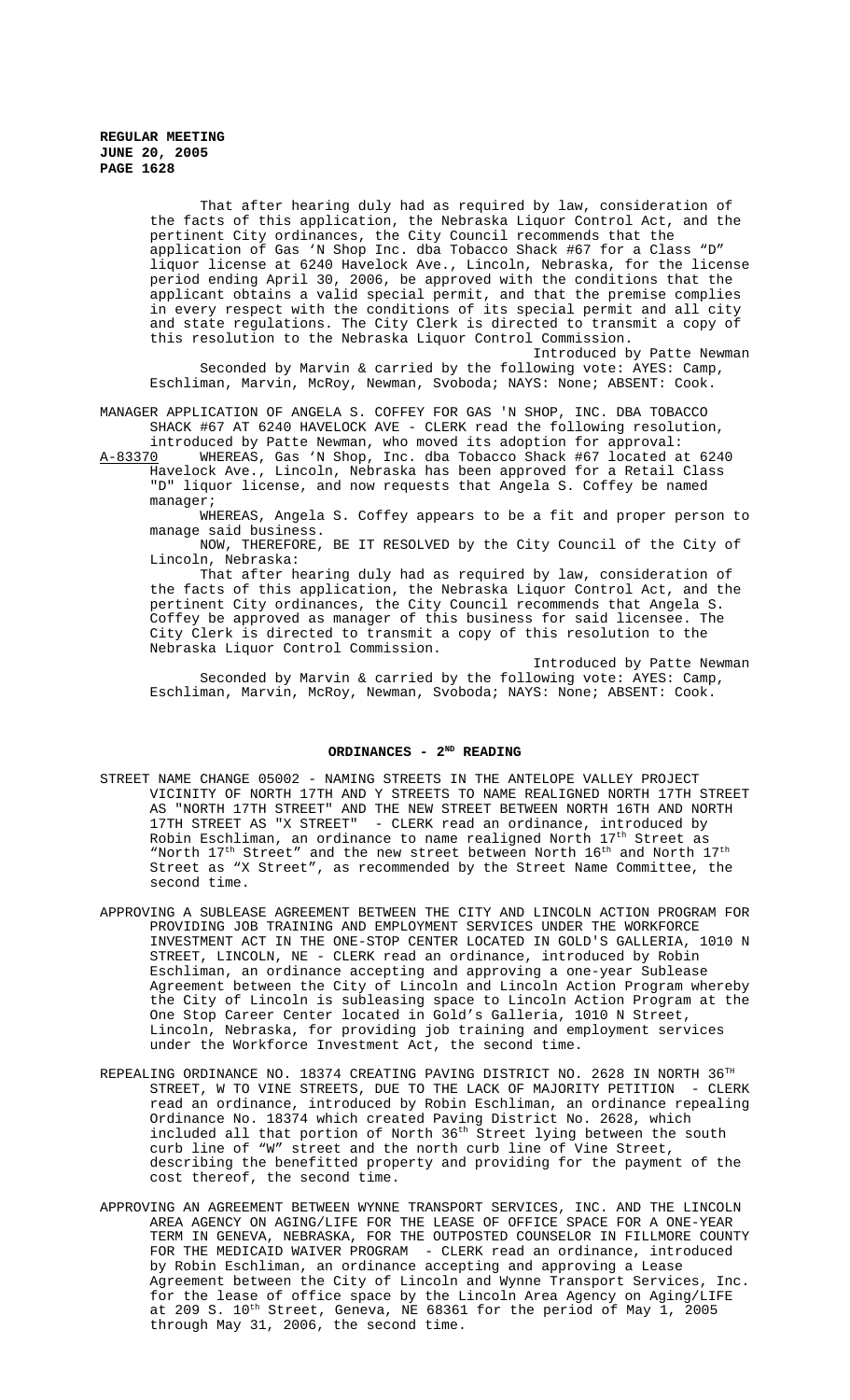- APPROVING AN AGREEMENT BETWEEN THE POLK COUNTY HEALTH DEPARTMENT AND THE LINCOLN AREA AGENCY ON AGING/LIFE FOR THE LEASE OF OFFICE SPACE FOR A ONE-YEA TERM IN OSCEOLA, NEBRASKA, FOR THE OUTPOSTED COUNSELOR IN THE POLK COUNTY CARE MANAGEMENT PROGRAM - CLERK read an ordinance, introduced by Robin Eschliman, an ordinance accepting and approving a Lease Agreement between the City of Lincoln and the Polk County Health Department for the lease of office space by the Lincoln Area Agency on Aging/LIFE at 330 N. State Street, Osceola, NE 68651 for the period of May 1, 2005 through May 31, 2006, the second time.
- APPROVING AN AGREEMENT BETWEEN THE POLK SENIOR CENTER AND THE LINCOLN AREA AGENCY ON AGING/LIFE FOR THE LEASE OF OFFICE SPACE FOR A ONE-YEAR TERM IN POLK, NEBRASKA, FOR THE OUTPOSTED COUNSELOR IN POLK COUNTY FOR THE MEDICAID WAIVER PROGRAM - CLERK read an ordinance, introduced by Robin Eschliman, an ordinance accepting and approving a Lease Agreement between the City of Lincoln and the Polk Senior Center for the lease of office space by the Lincoln Area Agency on Aging/LIFE at 230 North Main Street, Polk, NE 68654 for the period of May 1, 2005 through May 31, 2006, the second time.
- APPROVING A 10-YEAR AGREEMENT BETWEEN THE WOODS PARK TENNIS CORP. AND THE CITY FOR OPERATION OF THE WOODS TENNIS CENTER - CLERK read an ordinance, introduced by Robin Eschliman, an ordinance accepting and approving an Operating Agreement between the City of Lincoln and Woods Park Tennis Corporation for the purpose of operating the tennis facilities at the Woods Tennis Complex in Lincoln, Nebraska for a ten-year term from April 1, 2005 through March 31, 2015, the second time.
- APPROVING THE RENEWAL OF A LEASE AGREEMENT BETWEEN THE CITY AND AMERICAN LEGION POST #3 FOR THE OPERATION AND USE OF SHERMAN FIELD - CLERK read an ordinance, introduced by Robin Eschliman, an ordinance approving a Lease between the American Legion Post No. 3 and the City of Lincoln, Nebraska, for lease of Sherman Field for a period of five years, the second time.

#### **RESOLUTIONS**

- ACCEPTING THE REPORT OF NEW AND PENDING CLAIMS AGAINST THE CITY AND APPROVING DISPOSITION OF CLAIMS SET FORTH FOR THE PERIOD OF MAY 16 - 31, 2005. (6/13/05 - P.H. & Action con't. on claim of Judith Troutman for 1 week to  $6/20/05$ ) (Request of claimant to con't. P.H. & Action to  $7/11/05$ ) -PRIOR to reading:<br>NEWMAN Moved to pl
- Moved to place on pending until 7/11/05 with public hearing and action.

Seconded by Camp & carried by the following vote: AYES: Camp, Eschliman, Marvin, McRoy, Newman, Svoboda; NAYS: None; ABSENT: Cook.

APPROVING A TRANSFER OF APPROPRIATIONS IN THE AMOUNT OF \$54,000 FROM CONTINGENCY, MISC. OTHER SERVICES AND CHARGES, TO GENERAL EXPENSE, STATE FAIR SUBSIDY, FOR PAYMENT OF THE AMOUNT DUE TO THE STATE FAIR BY JULY 1, 2005 - CLERK read the following resolution, introduced by Robin

Eschliman, who moved its adoption:<br>A-83372 BE IT RESOLVED by the City C BE IT RESOLVED by the City Council of the City of Lincoln, Nebraska:

That a transfer of appropriations in the amount of \$54,000.00 <u>from</u> Contingency, Miscellaneous Other Services and Charges, Account 18001.5989 to General Expense, State Fair Subsidy, Account 18002.5989, for the payment of the amount due to the State Fair by July 1, 2005, is hereby approved and the Finance Director is authorized to make such transfer upon passage of this resolution.

Introduced by Robin Eschliman Seconded by Marvin & carried by the following vote: AYES: Camp, Eschliman, Marvin, McRoy, Newman, Svoboda; NAYS: None; ABSENT: Cook.

APPROVING AN AMENDMENT TO AN AGREEMENT BETWEEN THE CITY AND LEXIS TO REFLECT THE LOSS OF 30 USERS WITHIN THE VARIOUS COURT OFFICES AND TO EXTEND THE TERM FOR TWO YEARS - CLERK read the following resolution, introduced by Robin Eschliman, who moved its adoption:<br>A-83373 BE IT RESOLVED by the City Council BE IT RESOLVED by the City Council of the City of Lincoln,

Nebraska: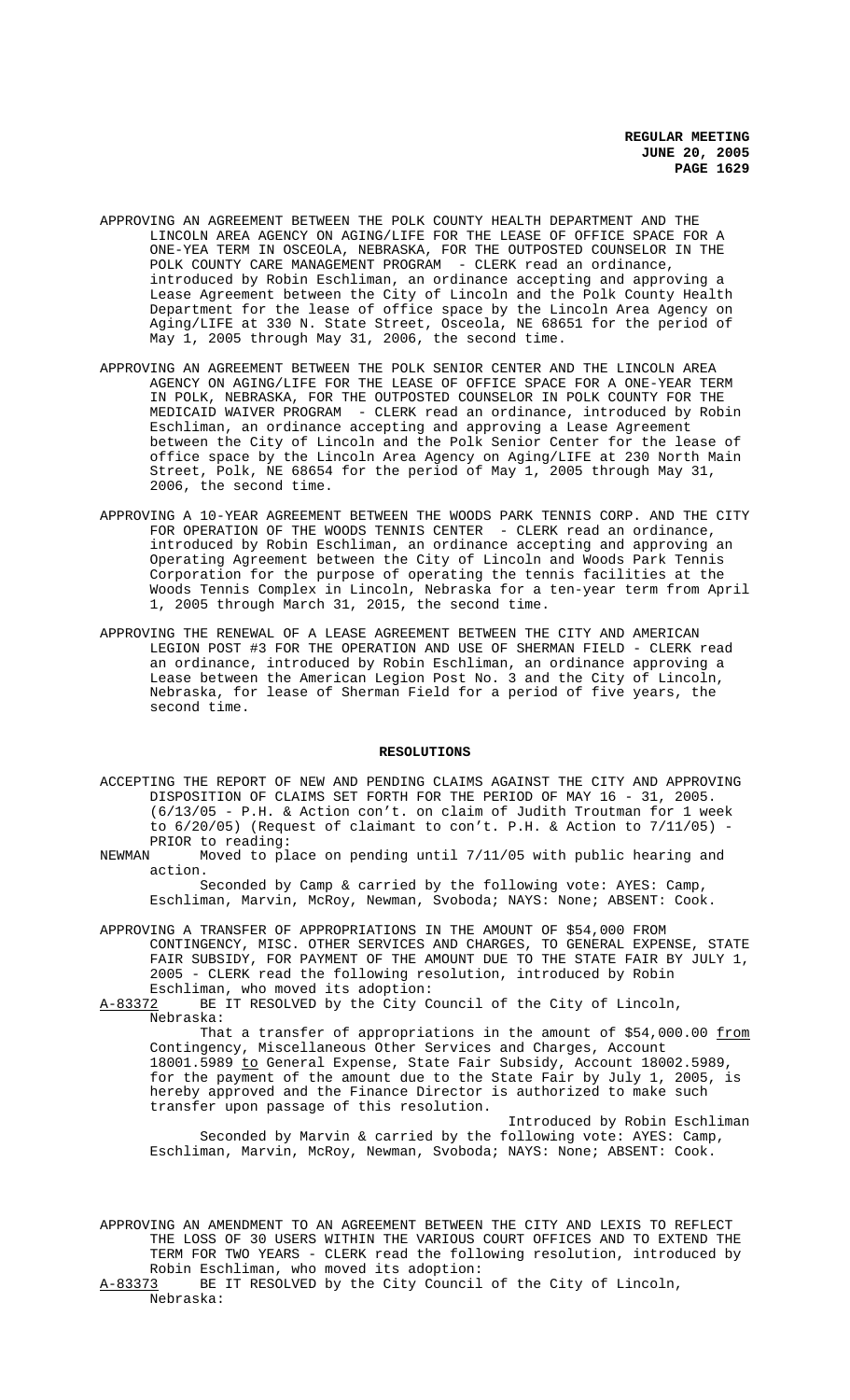That the attached Amendments to the Subscription Agreement previously entered into between LEXIS/NEXIS and the City of Lincoln, Nebraska for computerized legal research, to reflect the loss of 30 users within the various Court offices and to extend the term for two years, in accordance with the terms and conditions contained in said Amendments to the Agreement, are hereby approved and the Mayor is authorized to execute the same on behalf of the City of Lincoln. The City Clerk is directed to return the executed copies of the Amendments to Joel Pedersen, City Law Department for transmittal to LEXIS/NEXIS.

Introduced by Robin Eschliman Seconded by Marvin & carried by the following vote: AYES: Camp, Eschliman, Marvin, McRoy, Newman, Svoboda; NAYS: None; ABSENT: Cook.

APPEAL OF SANFORD & SON, LLC FROM THE PLANNING COMMISSION DENIAL OF SPECIAL PERMIT 05022 TO OPERATE A ROCK CRUSHER TO RECYCLE CONCRETE AND ASPHALT ON PROPERTY GENERALLY LOCATED AT 3900 INDUSTRIAL AVENUE - PRIOR to reading:<br>MARVIN Ma

Made a motion to deny the resolution as read.

Seconded by McRoy & carried by the following vote: AYES: Camp, Eschliman, Marvin, McRoy, Newman, Svoboda; NAYS: None; ABSENT: Cook. The resolution, having LOST, was assigned the File **#38-4503** & was placed on file in the Office of the City Clerk.

APPROVING A CONSERVATION EASEMENT AGREEMENT BETWEEN PINE LAKE HEIGHTS HOMEOWNERS ASSOCIATION, INC. AND THE CITY OVER A PORTION OF OUTLOT A, PINE LAKE HEIGHTS ADDITION, TO PRESERVE THE FLOOD STORAGE CAPACITY AND WETLAND CHARACTERISTICS - CLERK read the following resolution,

introduced by Jon Camp, who moved its adoption:<br>A-83374 WHEREAS, Pine Lake Heights Homeowners Ass WHEREAS, Pine Lake Heights Homeowners Association, Inc. has offered to grant a conservation easement for preservation of the existing wetlands over an area generally located west of S. 38th Street and south of Pine Lake Road, and more particularly described as: Outlot A, Pine Lake Heights Addition, Lincoln,

Lancaster County, Nebraska;

WHEREAS, acquisition of this conservation easement by the City would further the goals of the Comprehensive Plan relating to wetlands.

NOW, THEREFORE, BE IT RESOLVED by the City Council of the City of Lincoln, Nebraska:

That, on behalf of the City of Lincoln, Nebraska, the offer of a conservation easement by Pine Lake Heights Homeowners Association, Inc. over a tract of land as legally described above and in the Conservation Easement Agreement, attached hereto and marked as Attachment "A", is hereby accepted and approved.

BE IT FURTHER RESOLVED that the Mayor is authorized to execute the Conservation Easement Agreement on behalf of the City of Lincoln, Nebraska.

Introduced by Jon Camp

Seconded by Marvin & carried by the following vote: AYES: Camp, Marvin, Newman, Svoboda; NAYS: McRoy; ABSENT: Cook; CONFLICT: Eschliman.

APPROVING AN AGREEMENT BETWEEN THE CITY AND THE NEBRASKA DEPT. OF ROADS SO THAT FEDERAL AND STATE FUNDING MAY BE USED FOR THE DESIGN AND CONSTRUCTION OF THE SAFETY IMPROVEMENT PROJECT AT THE INTERSECTION OF N. 56TH STREET AND CORNHUSKER HIGHWAY - CLERK read the following resolution, introduced by Robin Eschliman, who moved its adoption: A-83375 BE IT RESOLVED by the City Council of the City of Lincoln,

Nebraska:

That the attached Agreement between the City of Lincoln and the State of Nebraska Department of Roads for Project No. STPP-6-6(158), CN-12798, for Federal and State funding for the design and construction of the Safety Improvement Project at the intersection of N. 56th Street and Cornhusker Highway, in accordance with the terms and conditions contained in said Agreement, is hereby approved and the Mayor is authorized to execute the same on behalf of the City of Lincoln.

The City Clerk is directed to return the executed copies of the Agreement to the Public Works and Utilities Department, for transmittal and execution by the State Department of Roads.

Introduced by Robin Eschliman Seconded by McRoy & carried by the following vote: AYES: Camp, Eschliman, Marvin, McRoy, Newman, Svoboda; NAYS: None; ABSENT: Cook.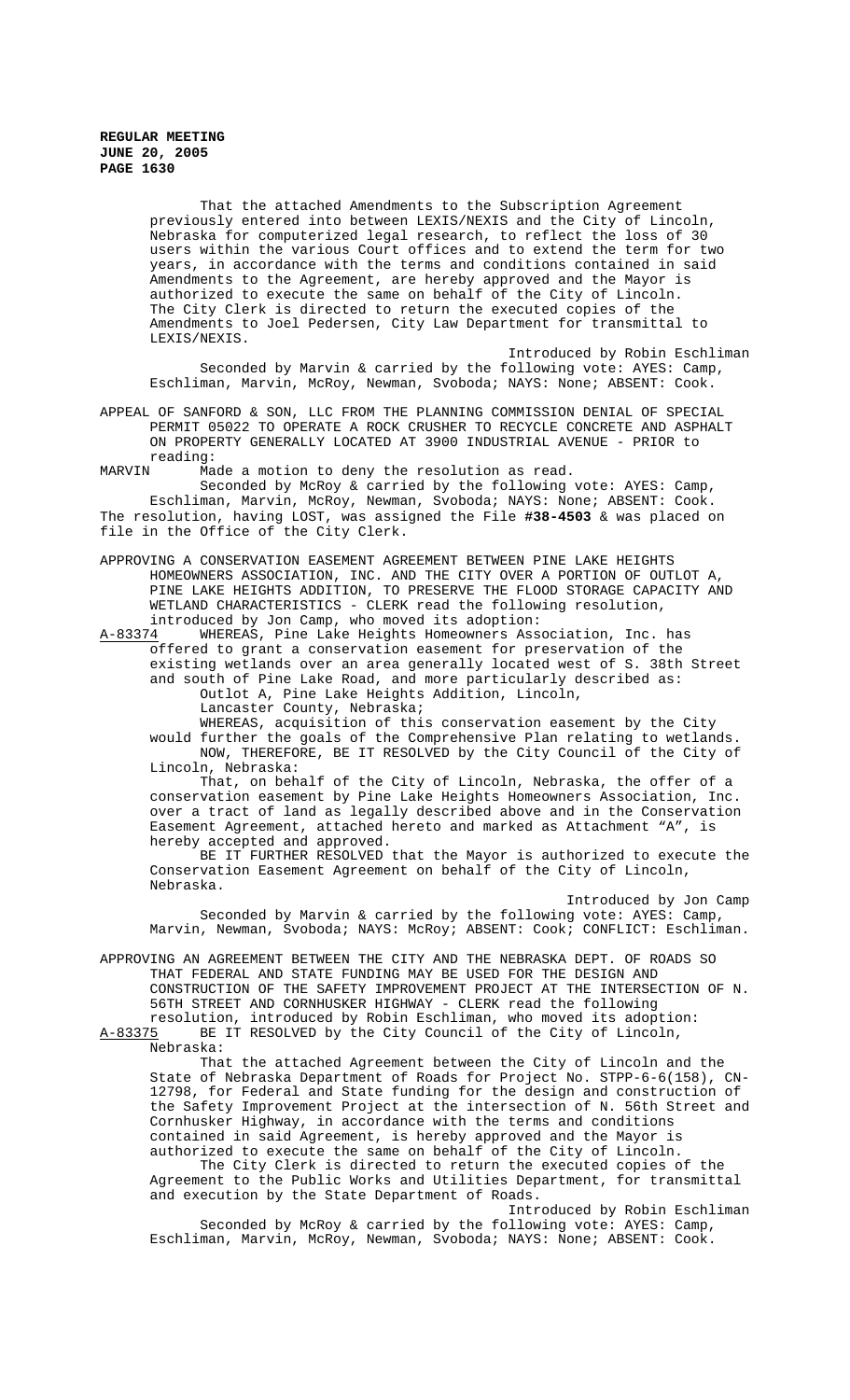APPROVING AN AGREEMENT BETWEEN THE CITY AND THE NEBRASKA DEPT. OF ROADS SO THAT FEDERAL AND STATE FUNDING MAY BE USED FOR THE DESIGN AND CONSTRUCTION OF THE SAFETY IMPROVEMENT PROJECT AT THE INTERSECTIONS OF 9TH AND 10TH STREETS AT VAN DORN STREET - PRIOR to reading: CAMP Moved to delay for 1 week to 6/27/05 with public hearing and action. Seconded by McRoy & carried by the following vote: AYES: Camp, Eschliman, Marvin, McRoy, Newman, Svoboda; NAYS: None; ABSENT: Cook. APPOINTING DAN MARVIN TO THE COMMUNITY DEVELOPMENT TASK FORCE TO FILL AN UNEXPIRED TERM EXPIRING AUGUST 31, 2005 - CLERK read the following resolution, introduced by Robin Eschliman, who moved its adoption: A-83376 BE IT RESOLVED by the City Council of the City of Lincoln, Nebraska: That the appointment of Dan Marvin to the Community Development Task Force to fill an unexpired term expiring August 31, 2005 is hereby approved. Introduced by Robin Eschliman Seconded by Marvin & carried by the following vote: AYES: Camp, Eschliman, Marvin, McRoy, Newman, Svoboda; NAYS: None; ABSENT: Cook. APPOINTING DAN MARVIN TO THE RAILROAD TRANSPORTATION SAFETY DISTRICT TO FILL AN UNEXPIRED TERM EXPIRING AUGUST 31, 2005 - CLERK read the following resolution, introduced by Robin Eschliman, who moved its adoption:<br>A-83377 BE IT RESOLVED by the City Council of the City of Lincoln. BE IT RESOLVED by the City Council of the City of Lincoln, Nebraska: That the appointment of Dan Marvin to the Railroad Transportation Safety District to fill an unexpired term expiring August 31, 2005 is hereby approved. Introduced by Robin Eschliman Seconded by McRoy & carried by the following vote: AYES: Camp, Eschliman, Marvin, McRoy, Newman, Svoboda; NAYS: None; ABSENT: Cook. APPOINTING PATTE NEWMAN TO THE JOINT BUDGET COMMITTEE TO FILL AN UNEXPIRED TERM EXPIRING AUGUST 31, 2005 - CLERK read the following resolution, introduced by Robin Eschliman, who moved its adoption: A-83378 BE IT RESOLVED by the City Council of the City of Lincoln, Nebraska: That the appointment of Patte Newman to the Joint Budget Committee to fill an unexpired term expiring August 31, 2005 is hereby approved. Introduced by Robin Eschliman Seconded by McRoy & carried by the following vote: AYES: Camp, Eschliman, Marvin, McRoy, Newman, Svoboda; NAYS: None; ABSENT: Cook. APPOINTING ROBIN ESCHLIMAN TO THE INTERNAL AUDITING REVIEW COMMITTEE - CLERK read the following resolution, introduced by Dan Marvin, who moved its adoption:<br>A-83379 BE BE IT RESOLVED by the City Council of the City of Lincoln, Nebraska: That the appointment of Robin Eschliman to the Internal Auditing Review Committee to fill an unexpired term is hereby approved. Introduced by Dan Marvin Seconded by Newman & carried by the following vote: AYES: Camp, Eschliman, Marvin, McRoy, Newman, Svoboda; NAYS: None; ABSENT: Cook. APPOINTING ROBIN ESCHLIMAN TO THE UTILITY BILLING CHECK-OFF PROGRAM BOARD TO FILL AN UNEXPIRED TERM EXPIRING AUGUST 31, 2005 - CLERK read the following resolution, introduced by Dan Marvin, who moved its adoption:<br>A-83380 BE IT RESOLVED by the City Council of the City of Lincoln, BE IT RESOLVED by the City Council of the City of Lincoln, Nebraska: That the appointment of Robin Eschliman to the Utility Billing Check-Off Program Board (Lincoln Cares Program) to fill an unexpired term expiring August 31, 2005, is hereby approved. Introduced by Dan Marvin Seconded by Newman & carried by the following vote: AYES: Camp, Eschliman, Marvin, McRoy, Newman, Svoboda; NAYS: None; ABSENT: Cook. SETTING THE HEARING DATE OF MONDAY, JULY 11, 2005 AT 1:30 PM FOR APPLICATION OF BERNARD E. HARRISON DBA RC'S BOXING PRODUCTIONS FOR A CLASS DK LIQUOR LICENSE LOCATED AT 1242 SAUNDERS AVENUE - CLERK read the following resolution, introduced by Dan Marvin, who moved its adoption: A-83381 BE IT RESOLVED by the City Council, of the City of Lincoln, that a

hearing date is hereby set for Monday, July 11, 2005, at 1:30 p.m. or as soon thereafter as possible in the City Council Chambers, County-City Building, 555 S. 10<sup>th</sup> Street, Lincoln, NE, for the Application of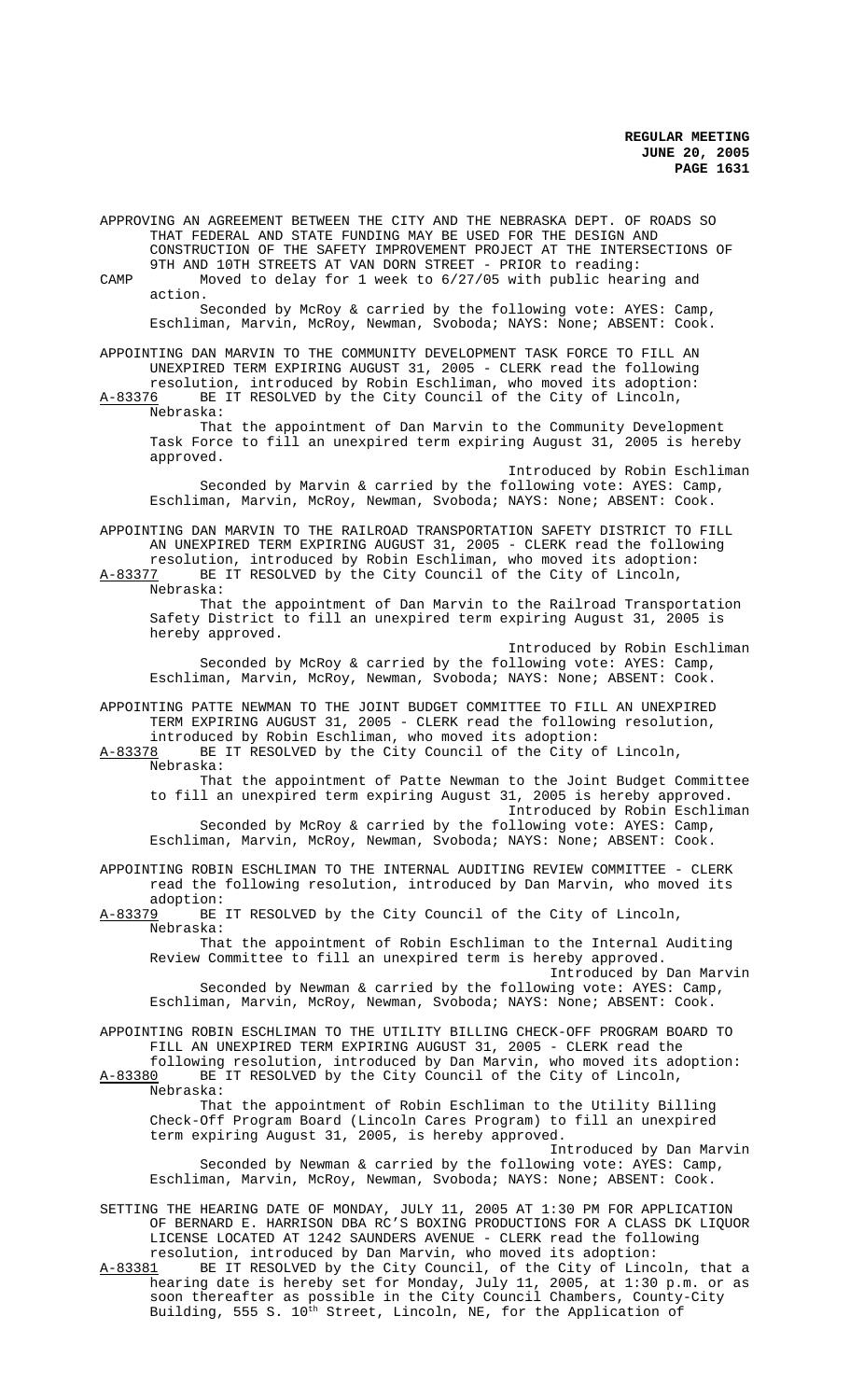Bernard E. Harrison dba RC's Boxing Productions for a Class DK Liquor License located at 1242 Saunders Avenue. If the Police Department is unable to complete the investigation by said time, a new hearing date will be set. Introduced by Dan Marvin

Seconded by Newman & carried by the following vote: AYES: Camp, Eschliman, Marvin, McRoy, Newman, Svoboda; NAYS: None; ABSENT: Cook.

SETTING THE HEARING DATE OF MONDAY, JULY 11, 2005 AT 1:30 P.M. FOR THE APPLICATION OF THE NOODLE SHOP CO - COLORADO DBA NOODLES & COMPANY FOR A CLASS I LIQUOR LICENSE LOCATED AT 210 N.  $14^{\text{TH}}$  STREET - CLERK read the following resolution, introduced by Dan Marvin, who moved its adoption: A-83382 BE IT RESOLVED by the City Council, of the City of Lincoln, that a hearing date is hereby set for Monday, July 11, 2005, at 1:30 p.m. or as soon thereafter as possible in the City Council Chambers, County-City Building, 555 S.  $10^{\text{th}}$  Street, Lincoln, NE, for the Application of The Noodle Shop Co - Colorado Inc dba Noodles & Company for a Class I Liquor License located at 210 N.  $14^{\text{th}}$  Street. If the Police Department is unable to complete the investigation

by said time, a new hearing date will be set.

Introduced by Dan Marvin Seconded by Newman & carried by the following vote: AYES: Camp, Eschliman, Marvin, McRoy, Newman, Svoboda; NAYS: None; ABSENT: Cook.

### **PETITIONS AND COMMUNICATIONS**

- DEVELOPMENTAL SERVICES OF NEBRASKA INC., FOR PROPERTY LOCATED AT 4000 LINDSEY CIRCLE - CLERK presented said petition which was referred to the Planning Commission.
- DEVELOPMENTAL SERVICES OF NEBRASKA INC., FOR PROPERTY AT 2440 SW  $18^{TH}$  STREET -CLERK presented said petition which was referred to the State Fire Marshall for review.
- DEVELOPMENTAL SERVICES OF NEBRASKA, INC., FOR PROPERTY AT 3912 SOUTH 20TH STREET - CLERK presented said petition which was referred to the State Fire Marshall for review.

#### **REPORTS OF CITY OFFICERS**

- CLERK'S LETTER AND MAYOR'S APPROVAL FOR RESOLUTIONS AND ORDINANCES PASSED BY THE CITY COUNCIL ON JUNE 13, 2005 - CLERK presented said report which was placed on file in the Office of the City Clerk.
- LINCOLN WATER AND WASTEWATER SYSTEM RECAPITULATION OF DAILY CASH RECEIPTS FOR MAY, 2005 - CLERK presented said report which was placed on file in the Office of the City Clerk.
- CLERK'S LETTER AND MAYOR'S APPROVAL OF ORDINANCES AND RESOLUTIONS PASSED BY THE CITY COUNCIL ON JUNE 6, 2005 - CLERK presented said report which was placed on file in the Office of the City Clerk.

#### ORDINANCES - 1<sup>st</sup> READING

- CHANGE OF ZONE 05038 APPLICATION OF PINE LAKE HEIGHTS CONGREGATION OF JEHOVAH'S WITNESSES, INC. FOR A CHANGE OF ZONE FROM AGR AGRICULTURAL RESIDENTIAL DISTRICT TO R-1 RESIDENTIAL DISTRICT ON PROPERTY GENERALLY LOCATED NORTHWEST OF THE INTERSECTION OF S. 70TH STREET AND PINE LAKE ROAD - CLERK read an ordinance, introduced by Dan Marvin, amending the Lincoln Zoning District Maps attached to and made a part of Title 27 of the Lincoln Municipal Code, as provided by Section 27.05.020 of the Lincoln Municipal Code, by changing the boundaries of the districts established and shown thereon, the first time.
- COMP. PLAN AMENDMENT NO. 05014 AMENDING THE LINCOLN/LANCASTER COUNTY COMPREHENSIVE PLAN BY DELETING REFERENCES TO THE THEATER POLICY AND ENTERTAINMENT IN THE DOWNTOWN, AND BY DELETING ONE STATEMENT REQUIRING MARKET STUDIES FOR PROPOSED NEW THEATERS OUTSIDE OF THE DOWNTOWN AREA. (IN CONNECTION W/05-85, 05-86, 05R-135, 05R-136) (ACTION DATE: 7/11/05) (PLACED ON PENDING UNTIL 7/25/05 WITH PUBLIC HEARING, 6-0; COOK ABSENT) - PRIOR to reading:

CAMP Moved to place on pending until 7/25/05 with public hearing. Seconded by McRoy & carried by the following vote: AYES: Camp, Eschliman, Marvin, McRoy, Newman, Svoboda; NAYS: None; ABSENT: Cook.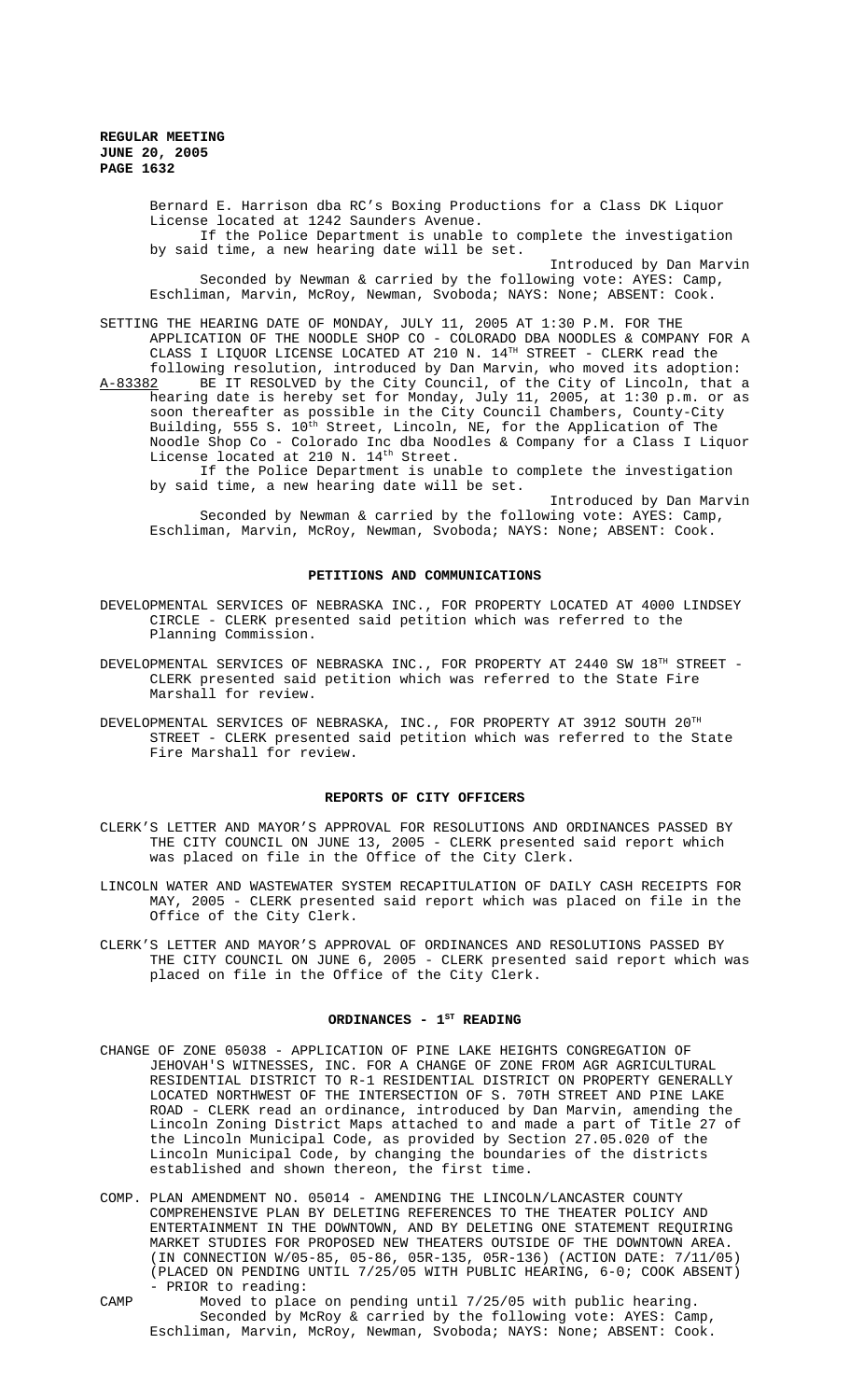AMENDING SECTION 27.63.630(C) OF THE LINCOLN MUNICIPAL CODE ZONING ORDINANCE FOR THEATERS IN THE B-5 PLANNED REGIONAL BUSINESS DISTRICT, TO ALLOW THEATERS WITH MORE THAN SIX SCREENS, PROVIDED THEY ARE LOCATED OUTSIDE A 6.5 MILE RADIUS MEASURED FROM THE CENTER OF THE INTERSECTION OF 13TH AND O STREETS. (IN CONNECTION W/05-86, 05R-134, 05R-135, 05R-136) (PLACED ON PENDING UNTIL 7/25/05 WITH PUBLIC HEARING, 6-0; COOK ABSENT) - PRIOR to reading:

CAMP Moved to place on pending until 7/25/05 with public hearing. Seconded by McRoy & carried by the following vote: AYES: Camp,

Eschliman, Marvin, McRoy, Newman, Svoboda; NAYS: None; ABSENT: Cook. CLERK Read an ordinance, introduced by Dan Marvin, amending Section 27.63.630 of the Lincoln Municipal Code relating to theaters as a special permitted use in the B-5 Planned Regional Business District to allow theaters with more than six screens, provided they are located outside a 6.5 mile radius measured from the center of the intersection of 13<sup>th</sup> and O Streets; and repealing Section 27.63.630 of the Lincoln Municipal Code as hitherto existing, the first time.

- CHANGE OF ZONE 05036 APPLICATION OF EIGER CORPORATION FOR A CHANGE OF ZONE FROM AG AGRICULTURAL DISTRICT TO B-5 PLANNED REGIONAL BUSINESS DISTRICT ON PROPERTY GENERALLY LOCATED AT SOUTH 91ST STREET AND PINE LAKE ROAD. (IN CONNECTION W/05R-134, 05-85, 05-86, 05R-135, 05R-136) (PLACED ON PENDING UNTIL 7/25/05 WITH PUBLIC HEARING, 6-0; COOK ABSENT) - PRIOR to reading:
- CAMP Moved to place on pending until 7/25/05 with public hearing. Seconded by McRoy & carried by the following vote: AYES: Camp, Eschliman, Marvin, McRoy, Newman, Svoboda; NAYS: None; ABSENT: Cook. CLERK Read an ordinance, introduced by Dan Marvin, amending the Lincoln Zoning District Maps attached to and made a part of Title 27 of the Lincoln Municipal Code, by changing the boundaries of the districts

established and shown thereon, the first time.

- APPEAL OF EIGER CORPORATION FROM THE PLANNING COMMISSION DENIAL OF SPECIAL PERMIT 05023 TO CONSTRUCT AN 80,000 SQ. FT. THEATER COMPLEX WITH 18 SCREENS IN THE B-5 ZONING DISTRICT, ON PROPERTY GENERALLY LOCATED AT S. 91ST STREET AND PINE LAKE ROAD. (IN CONNECTION W/05R-134, 05-85, 05-86, 05R-136) (ACTION DATE: 7/11/05) (PLACED ON PENDING UNTIL 7/25/05 WITH PUBLIC HEARING, 6-0; COOK ABSENT) - PRIOR to reading:
- CAMP Moved to place on pending until 7/25/05 with public hearing. Seconded by McRoy & carried by the following vote: AYES: Camp, Eschliman, Marvin, McRoy, Newman, Svoboda; NAYS: None; ABSENT: Cook.
- APPEAL OF EIGER CORPORATION FROM THE PLANNING COMMISSION DENIAL OF USE PERMIT 140B TO ALLOW 950,983 SQ. FT. OF COMMERCIAL AND OFFICE FLOOR AREA, ON PROPERTY GENERALLY LOCATED AT S. 91ST STREET AND PINE LAKE ROAD.(IN CONNECTION W/05R-134, 05R-135, 05-85, 05-86) (ACTION DATE: 7/11/05) (PLACED ON PENDING UNTIL 7/25/05 WITH PUBLIC HEARING, 6-0; COOK ABSENT) - PRIOR to reading:
- CAMP Moved to place on pending until 7/25/05 with public hearing. Seconded by McRoy & carried by the following vote: AYES: Camp, Eschliman, Marvin, McRoy, Newman, Svoboda; NAYS: None; ABSENT: Cook.

# ORDINANCES - 3<sup>RD</sup> READING

APPROVING A ONE-YEAR LEASE AGREEMENT BETWEEN THE CITY AND THE CLYDE MALONE COMMUNITY CENTER FOR THE LEASE OF OFFICE SPACE BY THE LINCOLN AREA AGENCY ON AGING FOR ITS ACTIVAGE CENTER PROGRAM AT 2032 U STREET - CLERK read the following ordinance , introduced by Jon Camp, accepting and approving a Lease Agreement between the City of Lincoln an Clyde Malone Center for the lease of office space by the Lincoln Area Agency on Aging for its ActivAge Center program at 2032 U Street for a one-year term beginning September 1, 2004, the third time.

CAMP Moved to pass the ordinance as read. Seconded by Newman & carried by the following vote: AYES: Camp, Eschliman, Marvin, McRoy, Newman, Svoboda; NAYS: None; ABSENT: Cook. The ordinance, being numbered **#18549**, is recorded in Ordinance Book #25, Page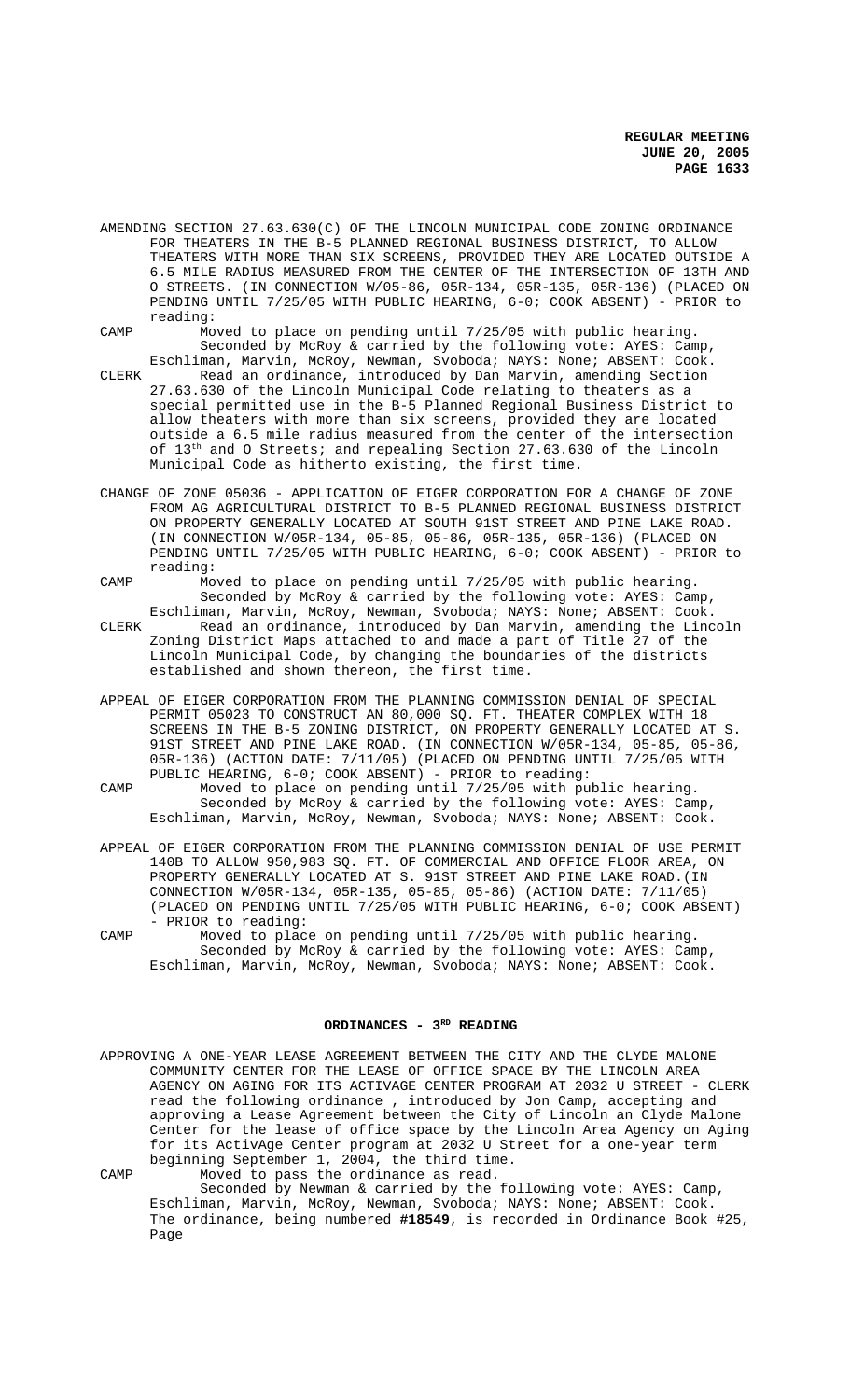AMENDING THE PAY SCHEDULES OF EMPLOYEES WHOSE CLASSIFICATIONS ARE ASSIGNED TO THE PAY RANGE WHICH IS PREFIXED BY THE LETTER "A" BY CREATING THE JOB CLASSIFICATION OF "ECONOMIC DEVELOPMENT SPECIALIST" - CLERK read the following ordinance, introduced by Jon Camp, amending Section 1 of Ordinance No. 18412 relating to the pay schedules of employees whose classifications are assigned to the pay range which is prefixed by the letter "A", by creating the job classification of Economic Development Specialist, the third time.

CAMP Moved to pass the ordinance as read.

Seconded by Newman & carried by the following vote: AYES: Camp, Eschliman, Marvin, McRoy, Newman, Svoboda; NAYS: None; ABSENT: Cook. The ordinance, being numbered **#18550**, is recorded in Ordinance Book #25, Page

APPROVING A THREE-YEAR LEASE AGREEMENT WITH AN OPTION TO PURCHASE BETWEEN THE CITY AND KANSAS STATE BANK OF MANHATTAN FOR A 2005 ELGIN "F" DUAL SWEEPER FOR USE BY THE DEPARTMENT OF PUBLIC WORKS & UTILITIES - CLERK read the following ordinance, introduced by Jon Camp, accepting and approving a three-year lease agreement with option to purchase between the City of Lincoln, Nebraska and Kansas State Bank of Manhattan for a 2005 Elgin Eagle "F" Dual Sweeper for use by the Department of Public Works & Utilities, the third time.

CAMP Moved to pass the ordinance as read. Seconded by Marvin & carried by the following vote: AYES: Camp, Eschliman, Marvin, McRoy, Newman, Svoboda; NAYS: None; ABSENT: Cook. The ordinance, being numbered **#18551**, is recorded in Ordinance Book #25, Page

ANNEXATION 05006- AMENDING THE LINCOLN CORPORATE LIMITS MAP BY ANNEXING APPROXIMATELY 90 ACRES OF PROPERTY GENERALLY LOCATED NORTH OF FLETCHER AVENUE AND WEST OF NORTH 14TH STREET (IN CONNECTION W/05R-113, 05-65, 05R-109, 05-66) - CLERK read the following ordinance, introduced by Jon Camp, annexing and including the below described land as part of the City of Lincoln, Nebraska and amending the Corporate Limits Map attached to and made a part of Ordinance No. 18208, to reflect the extension of the corporate limits boundary of the City of Lincoln, Nebraska established and shown thereon, the third time.

CAMP Moved to pass the ordinance as read.

Seconded by McRoy & carried by the following vote: AYES: Camp, Eschliman, McRoy, Newman, Svoboda; NAYS: None; ABSENT: Cook; ABSTAIN: Marvin.

The ordinance, being numbered **#18552**, is recorded in Ordinance Book #25, Page

APPROVING THE HARTLAND'S GARDEN VALLEY ADDITION CONDITIONAL ANNEXATION AND ZONING AGREEMENT BETWEEN THE CITY AND HARTLAND HOMES, INC. RELATING TO THE ANNEXATION OF APPROXIMATELY 90.05 ACRES, GENERALLY LOCATED ON THE WEST SIDE OF N. 14TH STREET FROM FLETCHER AVE. TO HUMPHREY AVE (IN CONNECTION W/05-64, 05-65, 05R-109, 05-66) (ACTION DATE: 6/20/05) - CLERK read the following resolution, introduced by Jon Camp, who moved its adoption:<br>A-83383 BE IT R

BE IT RESOLVED by the City Council of the City of Lincoln, Nebraska:

That the agreement titled Hartland's Garden Valley Addition Conditional Annexation and Zoning Agreement, which is attached hereto, marked as Attachment "A" and made a part hereof by reference, between the City of Lincoln and Hartland Homes, Inc. ("Owner"), outlining certain conditions and understandings relating to the annexation of approximately 90.05 acres of property generally located on the west side of N. 14th Street from Fletcher Ave. to Humphrey Ave., is approved.

BE IT FURTHER RESOLVED that the Mayor is authorized to execute the Annexation Agreement on behalf of the City.

BE IT FURTHER RESOLVED that the City Clerk is directed to return two fully executed copies of this Agreement to Rick Peo, Chief Assistant City Attorney, for distribution to the Owner.

BE IT FURTHER RESOLVED that the City Clerk is directed to record the Annexation Agreement or a summary memorandum thereof with the Register of Deeds, filing fees to be paid by the Owner.

Introduced by Jon Camp Seconded by McRoy & carried by the following vote: AYES: Camp, Eschliman, McRoy, Svoboda; NAYS: Newman; ABSENT: Cook; ABSTAIN: Marvin.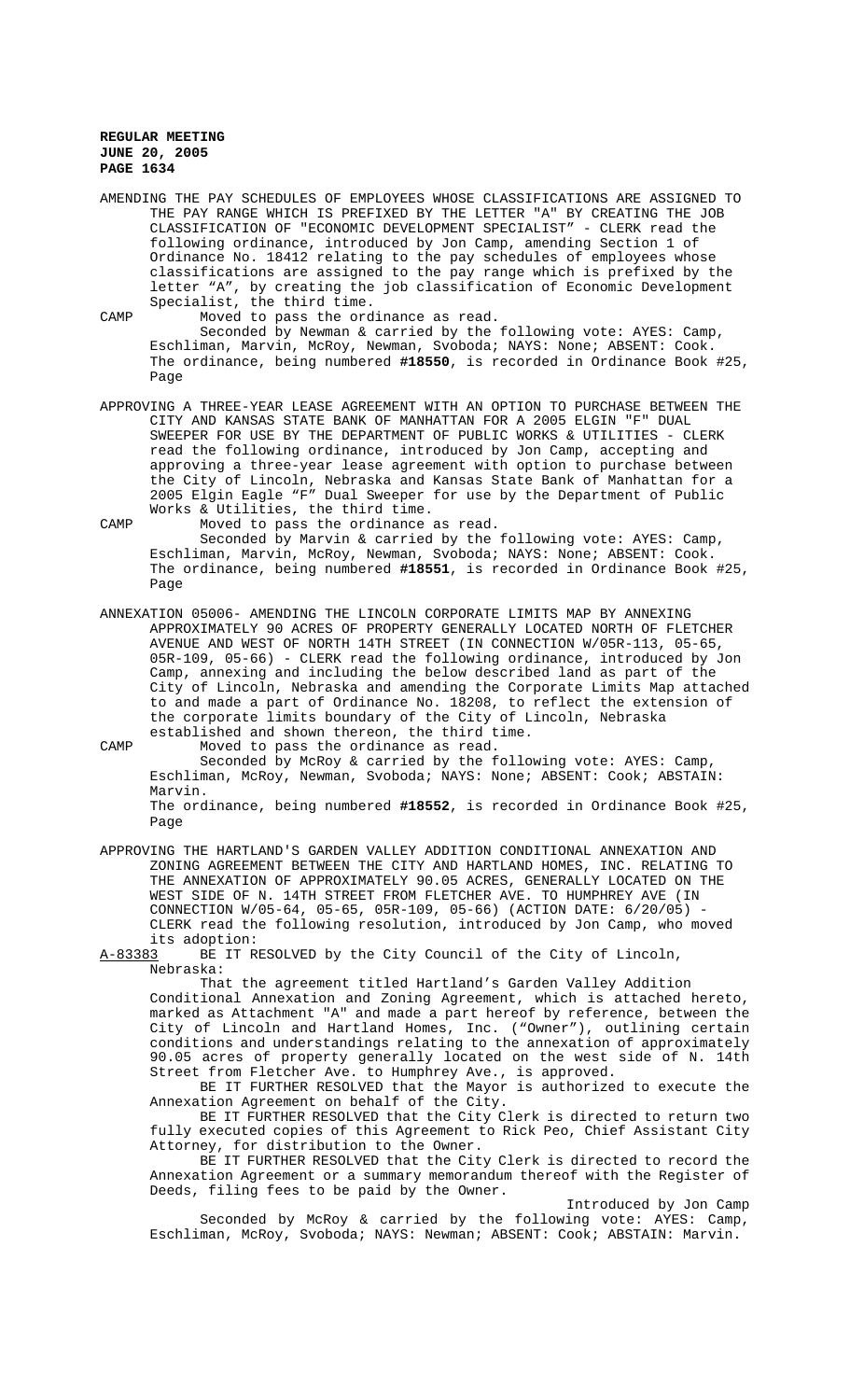CHANGE OF ZONE 05024 - APPLICATION OF HARTLAND HOMES, INC. FOR A CHANGE OF ZONE FROM AG AGRICULTURAL DISTRICT TO R-3 RESIDENTIAL DISTRICT ON PROPERTY GENERALLY LOCATED NORTH OF FLETCHER AVENUE AND WEST OF NORTH 14TH STREET (IN CONNECTION W/05-64, 05R-113, 05R-109, 05-66) - PRIOR to reading:

CAMP Moved a motion to amend Bill No. 05-65 by adding the following text to the end of Section 1 on Page 2, which reads: "Applicant shall revise the plans to show 50' minimum lot width on lots fronting the south side of Humphrey Avenue, the north side of Fletcher Avenue and the north side of Pennsylvania Avenue, west of North 10<sup>th</sup> Street.

Seconded by McRoy & carried by the following vote: AYES: Camp, Eschliman, Marvin, McRoy, Newman, Svoboda; NAYS: None; ABSENT: Cook. CAMP Moved to pass the ordinance as amended.

Seconded by McRoy & carried by the following vote: AYES: Camp, Eschliman, McRoy, Newman, Svoboda; NAYS: None; ABSENT: Cook; ABSTAIN: Marvin.

CLERK Read the following ordinance, introduced by Jon Camp, amending the Lincoln Zoning District maps attached to and made a part of Title 27 of the Lincoln Municipal Code, as provided by Section 27.05.020 of the Lincoln Municipal Code, by changing the boundaries of the districts established and shown thereon, the third time. The ordinance, being numbered **#18553**, is recorded in Ordinance Book #25, Page

APPEAL OF KEITH SPILKER, DONALD W. SPILKER, LARRY OGDEN, BRUCE A. SPILKER, ANNABELLE NEEMANN, MELINDA KRAMER, BETTY KING, KAHLEEN ZIMMER AND CHARLEY VOGEL FROM THE PLANNING COMMISSION APPROVAL OF SPECIAL PERMIT 05015 TO DEVELOP HARTLAND'S GARDEN VALLEY COMMUNITY UNIT PLAN FOR 326 DWELLING UNITS, WITH REQUESTED WAIVERS OF THE REQUIRED PRELIMINARY PLAT PROCESS, TO ALLOW BLOCKS TO EXCEED MAXIMUM BLOCK LENGTHS, TO REDUCE AVERAGE LOT WIDTH, TO REDUCE LOT AREA, TO ALLOW DOUBLE FRONTAGE LOTS, TO ELIMINATE PEDESTRIAN EASEMENTS, TO ALLOW STREETS TO BE PAVED WITHOUT CURB AND GUTTER AND TO ALLOW SANITARY SEWER TO FLOW OPPOSITE STREET GRADES, ON PROPERTY GENERALLY LOCATED WEST OF N. 14TH STREET AND NORTH OF FLETCHER AVE. (IN CONNECTION W/05-64, 05R-113, 05-65, 05-66) (ACTION DATE: 6/20/05) - CLERK read the following resolution, introduced by Jon Camp, who moved its adoption for

denial:<br>A-83384 W WHEREAS, Hartland Homes, Inc. and John and Linda Hershberger have submitted an application designated as Special Permit No. 05015 for authority to develop Hartland's Garden Valley Community Unit Plan for 326 dwelling units, with requested waivers to waive the required preliminary plat process, to allow blocks to exceed maximum block lengths, to reduce average lot width, to reduce lot area, to allow double frontage lots, to eliminate pedestrian easements, to allow streets to be paved without curb and gutter and to allow sanitary sewer to flow opposite street grades, on property generally located west of N. 14th Street and north of Fletcher Avenue, and legally described as:

Lots 1 through 4, Block 1, Lots 1 and 4, Block 2, and the north half of Lot 2, Block 2, and that part of North 11th Street which lies between Blocks 1 and 2, Garden Valley, located in the Southeast Quarter of Section 35, Township 11 North, Range 6 East of the 6th P.M., Lincoln, Lancaster County, Nebraska, and more particularly described as follows:

Beginning at the northeast corner of said Block 1; thence along the east line of said Block, said line also being the west right-of-way line of North 14th Street, south 00 degrees 12 minutes 41 seconds west, a distance of 1267.75 feet to the southeast corner of said Block 1; thence along the north right-of-way line of Southwick Avenue, now known as Pennsylvania Avenue, north 89 degrees 51 minutes 18 seconds west, a distance of 1946.44 feet to the southwest corner of said Lot 4, Block 2; thence along the west line of said Lots 4 and 1, north 00 degrees 21 minutes 42 seconds east, a distance of 949.20 feet to a point on the west line of said Lot 1; thence north 89 degrees 54 minutes 10 seconds west, a distance of 626.06 feet to a point on the east line of said Lot 2; thence along said line, said line also being the east right-of-way line of North 7th Street, north 00 degrees 25 minutes 29 seconds east, a distance of 316.23 feet to the northwest corner of said Lot 2, Block 2; thence along the north line of said Blocks 2 and 1, said line also being the south right-ofway line of Humphrey Avenue, south 89 degrees 55 minutes 07 seconds east, a distance of 2568.83 feet to the point of beginning, having an area of 2,661,359.87 square feet or 61.096 acres, more or less;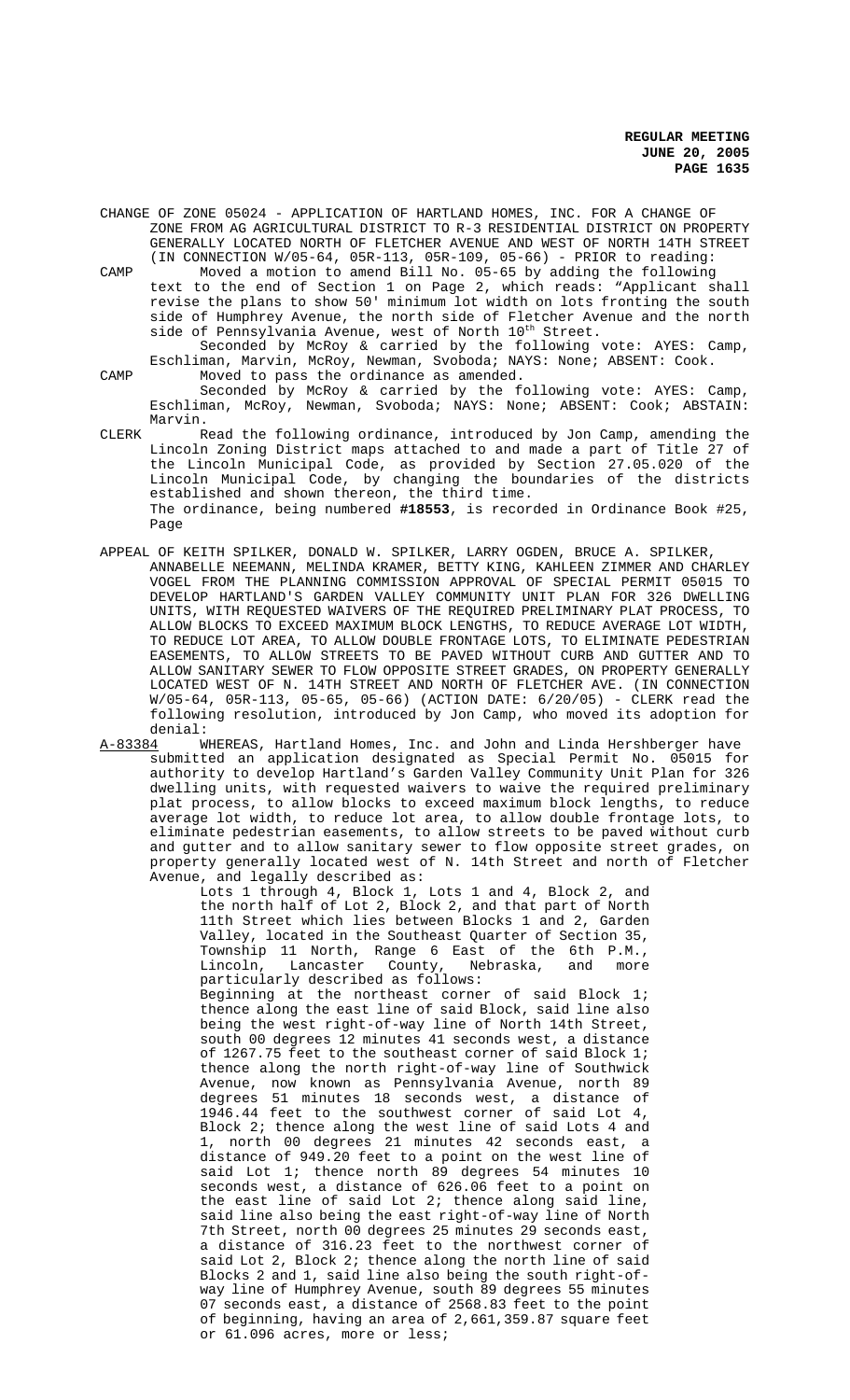> and Lot 2 and Lot 3, except the south 7.0 feet, Block 4, and the east half of Lots 1 and 4, except the south 7.00 feet, Block 3, and that part of North 11th Street which lies between Blocks 3 and 4, Garden Valley, located in the Southeast Quarter of Section 35, Township 11 North, Range 6 East of the 6th P.M., Lincoln, Lancaster County, Nebraska, and more particularly described as follows: Beginning at the intersection of the east line of said Lot 3, Block 4, and the north right-of-way line of Fletcher Avenue; thence along the north right-of-way line of Fletcher Avenue north 89 degrees 46 minutes 39 seconds west, a distance of 1004.56 feet to a point on the north right-of-way line of Fletcher Avenue; thence north 00 degrees 18 minutes 05 seconds east, a distance of 1255.54 feet to a point on the north line of said Lot 1, Block 3; thence along the north line of said Blocks 3 and 4, said line also being the south right-of-way line of Southwick Avenue south 89 degrees 51 minutes 18 seconds east, a distance of 1003.83 feet to the northeast corner of said Lot 2, Block 4; thence along the east line of said Lots 2 and 3, Block 4 for the next three calls, south 00 degrees 17 minutes 39 seconds west, a distance of 599.34 feet; thence south 00 degrees 21 minutes 07 seconds west, a distance of 374.41 feet; thence south 00 degrees 06 minutes 04 seconds west, a distance of 283.15 feet to the point of beginning, having an area of 1,261,076.4 square feet or 28.95 acres, more or less;

WHEREAS, the Lincoln City-Lancaster County Planning Commission held a public hearing on April 27, 2005 and approved Special Permit No. 05015 upon condition that construction of said dwelling units be in strict compliance with said application, the site plan, and the following additional express terms, conditions, and requirements:

- 1. This approval permits:
	- a. 326 single-family dwelling units.
	- b. A reduction of the required average lot width in the R-3 Residential District from 50 feet to 41 feet.
	- c. A reduction of the required lot area in the R-3 Residential District from 6,000 sq. ft. to 4,500 sq. ft.
	- d. A waiver of Section 26.23.140(e) of the Lincoln Municipal Code prohibiting double frontage lots.
	- e. A waiver of Section 26.23.130 prohibiting block lengths to exceed 1,320 feet in order to allow Blocks 2 and 7 to exceed the maximum block length.
	- f. A waiver of the preliminary plat process provided that if any final plat on all or a portion of the approved community unit plan is submitted five (5) years or more after the approval of the community unit plan, the city may require that a new community unit plan be submitted, pursuant to all the provisions of section 26.31.015. A new community unit plan may be required if the subdivision ordinance, the design standards, or the required improvements have been amended by the city; and as a result, the community unit plan as originally approved does not comply with the amended rules and regulations.
	- g. A waiver of Section 26.27.010 of the Lincoln Municipal Code requiring streets to be paved with curb and gutter; provided that the lots taking access to Fletcher Avenue are graded to match future property line grades for a standard local street; that the grading plan is revised to show that the lots can be graded and driveways and culverts constructed and that the existing rural paving is retained.
	- h. A waiver of Section 26.23.125 of the Lincoln Municipal Code requiring a pedestrian way when a block exceeds 1000 feet in length in order to eliminate the pedestrian way easement in Block 7 and 15.

2. Before the approval of a final plat, a bond, escrow or security agreement must be provided and approved by the City Law Department to guarantee the proportionate share of the Water Distribution, Water System, Wastewater, Neighborhood Park and Trail, and Arterial Street Impact Fee Facility contribution established in the Hartland's Garden Valley Conditional Annexation and Zoning Agreement attributable to full development of the lots within each final plat compared to the approved full development of the Property under this Special Permit. 3. Before the approval of a final plat, the public streets, sidewalks, sanitary sewer system, water system, drainage facilities, land preparation and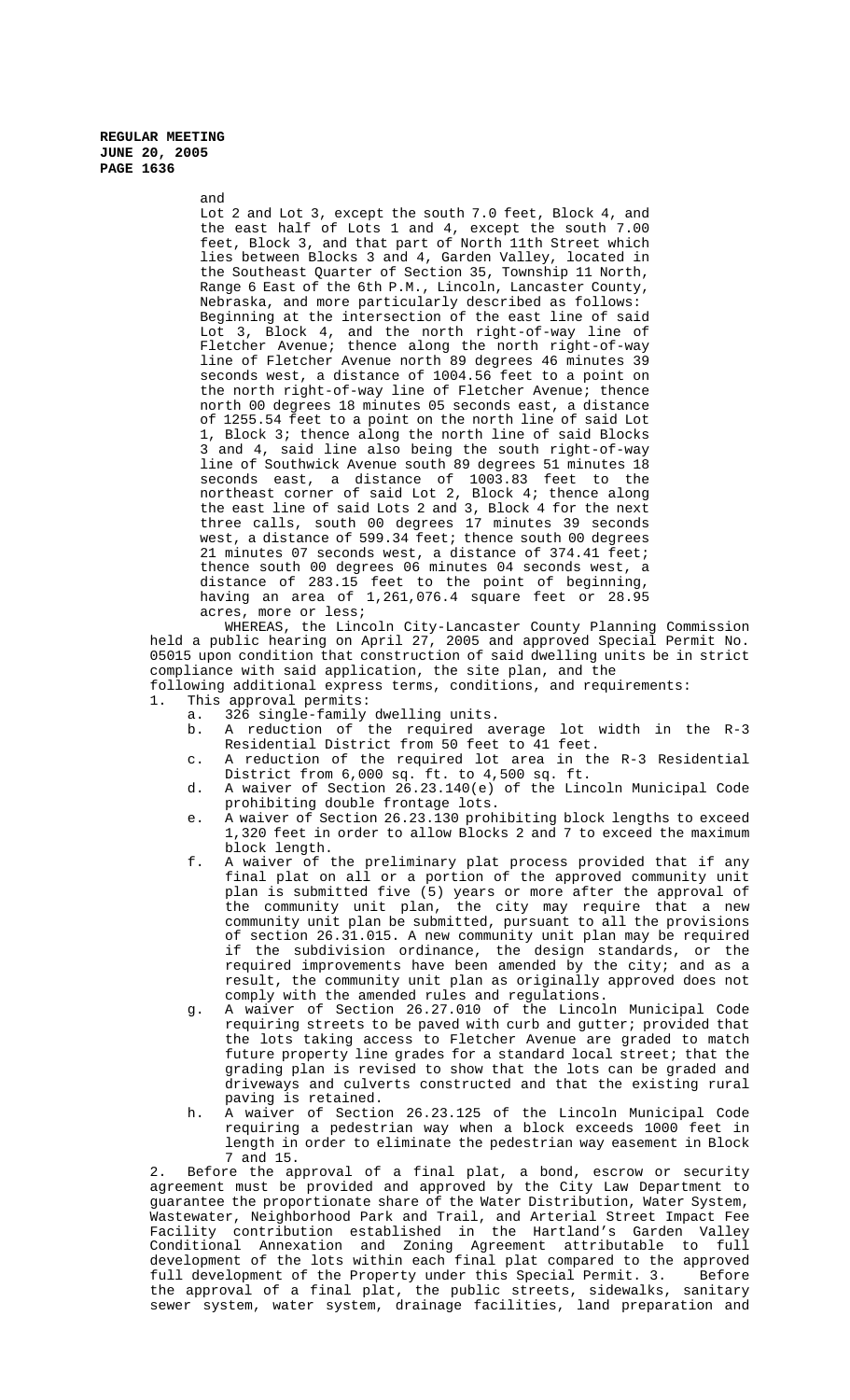grading, sediment and erosions control measures, storm water detention/retention facilities, drainageway improvements, street lights, landscaping screens, street trees, temporary turnaround and barricades, and street name signs, must be completed or provisions (bond, escrow or security agreement) to guarantee completion must be provided to the City and approved by the City Law Department. The improvements must be completed in conformance with adopted design standards and within the time period specified in the Land Subdivision Ordinance.

4. The Planning Director may approve final plats after the Permittee has signed an agreement that binds the Permittee and Permittee's successors and assigns:

- a. To complete the street paving of public streets, and temporary turnarounds and barricades located at the temporary dead-end of the streets shown on the final plat within two (2) years following the approval of the final plat.
- b. To complete the installation of sidewalks along both sides of the internal streets and along the south side of Humphrey, north side of Fletcher, west side of N.  $14^{\text{th}}$  and east side of N.  $7^{\text{th}}$  Streets as shown on the final plat within four (4) years following the approval of the final plat.
- c. To construct the sidewalk in the pedestrian way easements in Lots 7 and 30, Block 2 at the same time as Garden Valley Road is paved and to agree that no building permit shall be issued for construction on Lots 7-8, 29-30, Block 2 until such time as the sidewalk in the pedestrian way easement is constructed.
- d. To complete the public water distribution system to serve this plat within two (2) years following the approval of the final plat.
- e. To complete the public wastewater collection system to serve this plat within two (2) years following the approval of the final plat.
- f. To complete the enclosed public drainage facilities shown on the approved drainage study to serve this plat within two (2) years following the approval of the final plat.
- g. To complete the enclosed private drainage facilities shown on the approved drainage study to serve this plat within two (2) years
- following the approval of the final plat.<br>To complete land preparation including h. To complete land preparation including storm water detention/retention facilities and open drainageway improvements to serve this plat prior to the installation of utilities and improvements but not more than two (2) years following the approval of the final plat.
- i. To complete the installation of public street lights along all streets within this plat within two (2) years following the approval of the final plat.
- j. To complete the planting of the street trees along all streets within this plat within four (4) years following the approval of the final plat.
- k. To complete the planting of the landscape screen within this plat within two (2) years following the approval of the final plat.
- l. To complete the installation of the street name signs within two (2) years following the approval of the final plat.
- m. To timely complete any other public or private improvement or facility required by Chapter 26.23 (Development Standards) of the Land Subdivision Ordinance which has not been waived but which inadvertently may have been omitted from the above list of required improvements.
- n. To complete the public and private improvements shown on the Community Unit Plan.
- o. To retain ownership of and the right of entry to the outlots in order to perform the above-described maintenance of the outlots and private improvements on a permanent and continuous basis. However, Permittee as subdivider may be relieved and discharged of such maintenance obligations upon creating in writing a permanent and continuous association of property owners who would be responsible for said permanent and continuous maintenance subject to the following conditions:
	- i. Subdivider shall not be relieved of Subdivider's maintenance obligation for each specific private improvement until a registered professional engineer or nurseryman who supervised the installation of said private improvement has certified to the City that the improvement has been installed in accordance with approved plans.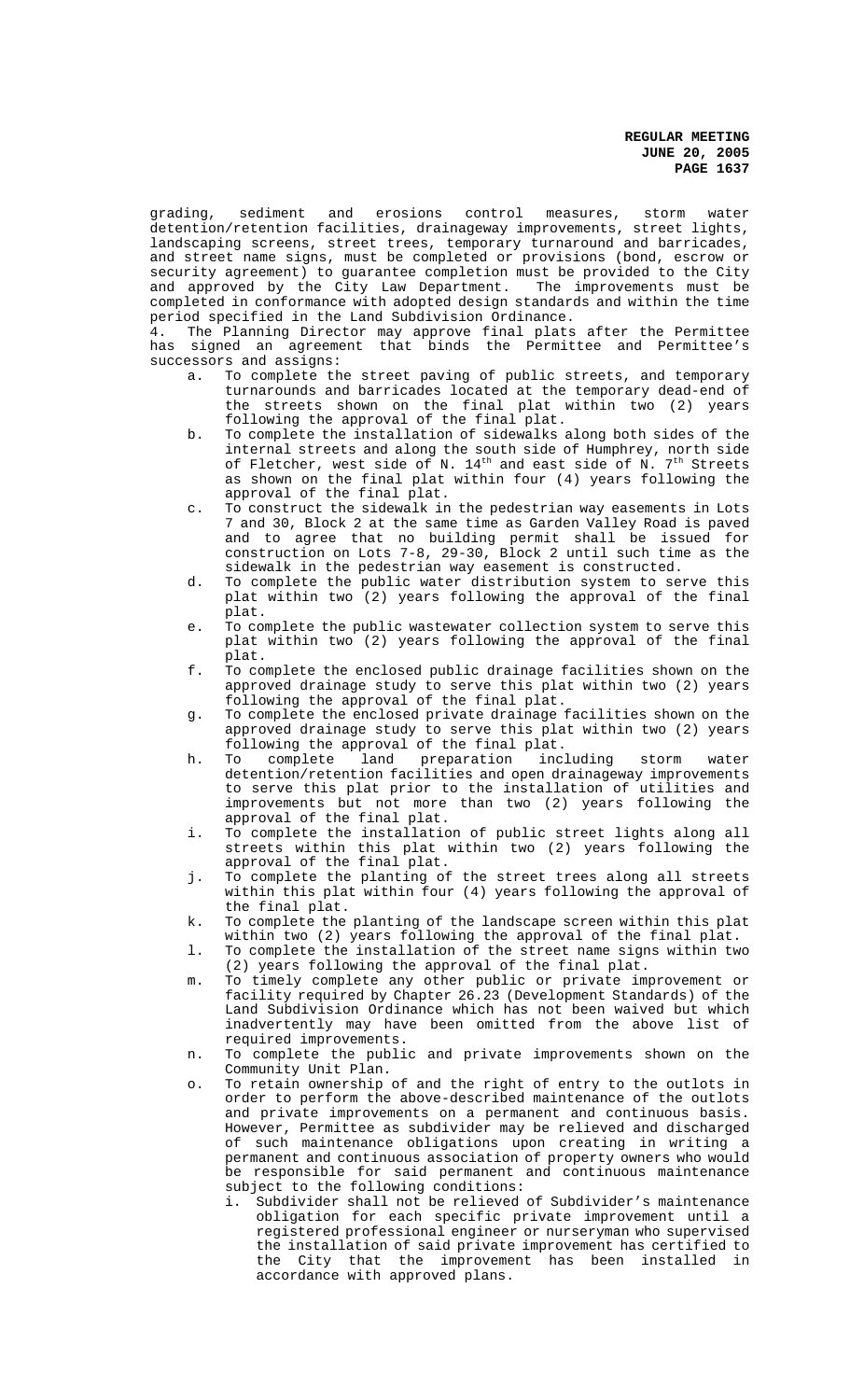- ii. The maintenance agreements are incorporated into covenants and restrictions in deeds to the subdivided property and the documents creating the association and the restrictive covenants have been reviewed and approved by the City Attorney and filed of record with the Register of Deeds.
- p. To properly and continuously maintain and supervise the private facilities which have common use or benefit, and to recognize that there may be additional maintenance issues or costs associated with providing for the proper functioning of storm water detention/retention facilities as they were designed and constructed within the development, and that these are the responsibility of the land owner.
- q. To perpetually maintain the sidewalks in the pedestrian way easements on Lots 7 and 30, Block 2 at their own cost and expense.
- r. To protect the trees that are indicated to remain during construction and development.
- s. To continuously and regularly maintain the street trees along the private roadways and landscape screens.
- t. To submit to the Director of Public Works a plan showing proposed measures to control sedimentation and erosion and the proposed method to temporarily stabilize all graded land for approval.
- u. To submit to the lot buyers and home builders a copy of the soil analysis.
- v. To comply with the provisions of the Land Preparation and Grading requirements of the Land Subdivision Ordinance.
- w. To relinquish the right of direct vehicular access from 47-51, Block7 and Outlot C to N. 14th Street and Lots 1-12, Block 1 from Humphrey Avenue.
- 5. Before receiving building permits:
	- The Permittee shall complete the following instructions and submit the documents and plans to the Planning Department office for review and approval.
		- i. A permanent final plan with 7 copies as revised as follows:
			- (1) Revise street pattern to comply with block length (except Block 7) and street projections to comply with the Subdivision Ordinance.
			- (2) Revise the site plan to the satisfaction of the Public Works and Utilities Department.
			- (3) Revise street names to not approximate nor duplicate existing street names.
			- (4) Revise the plan to the satisfaction of the Parks Department:
				- (a) All outlot areas to be maintained by the developer and/or future homeowner's association.
				- (b) The Comprehensive Plan indicates an east-west trail connection between N.W. 1st and N. 14th Streets. The alignment is on Alvo Road.
				- (c) A visible and accessible neighborhood park needs to be located on Outlot A, Lots 36 and 37, Block 4, containing a total of approximately 2.85 acres.
				- (d) All landscaped boulevards and medians must be maintained by the City of Lincoln.
				- (e) The playground should be located in conjunction with the neighborhood park referenced in item (c).
				- (f) Street trees need to be assigned by the Forestry Department.
			- (5) Provide utility easements as requested by LES.
			- ii. The associated Annexation #05006, Street and Alley Vacation #05002 and Change of Zone #05024 must be approved by City Council.
	- b. Ornamental street lights for private roadways and pedestrian way easements are approved by L.E.S.
	- c. The construction plans comply with the approved plans.
	- d. Final plats are approved by the City.
	- e. The required easements as shown on the site plan are recorded with the Register of Deeds.

6. Before occupying this community unit plan all development and construction is to comply with the approved plans.

7. All privately-owned improvements, including landscaping and

recreational facilities, are to be permanently maintained by the owner or an appropriately established homeowners association approved by the City.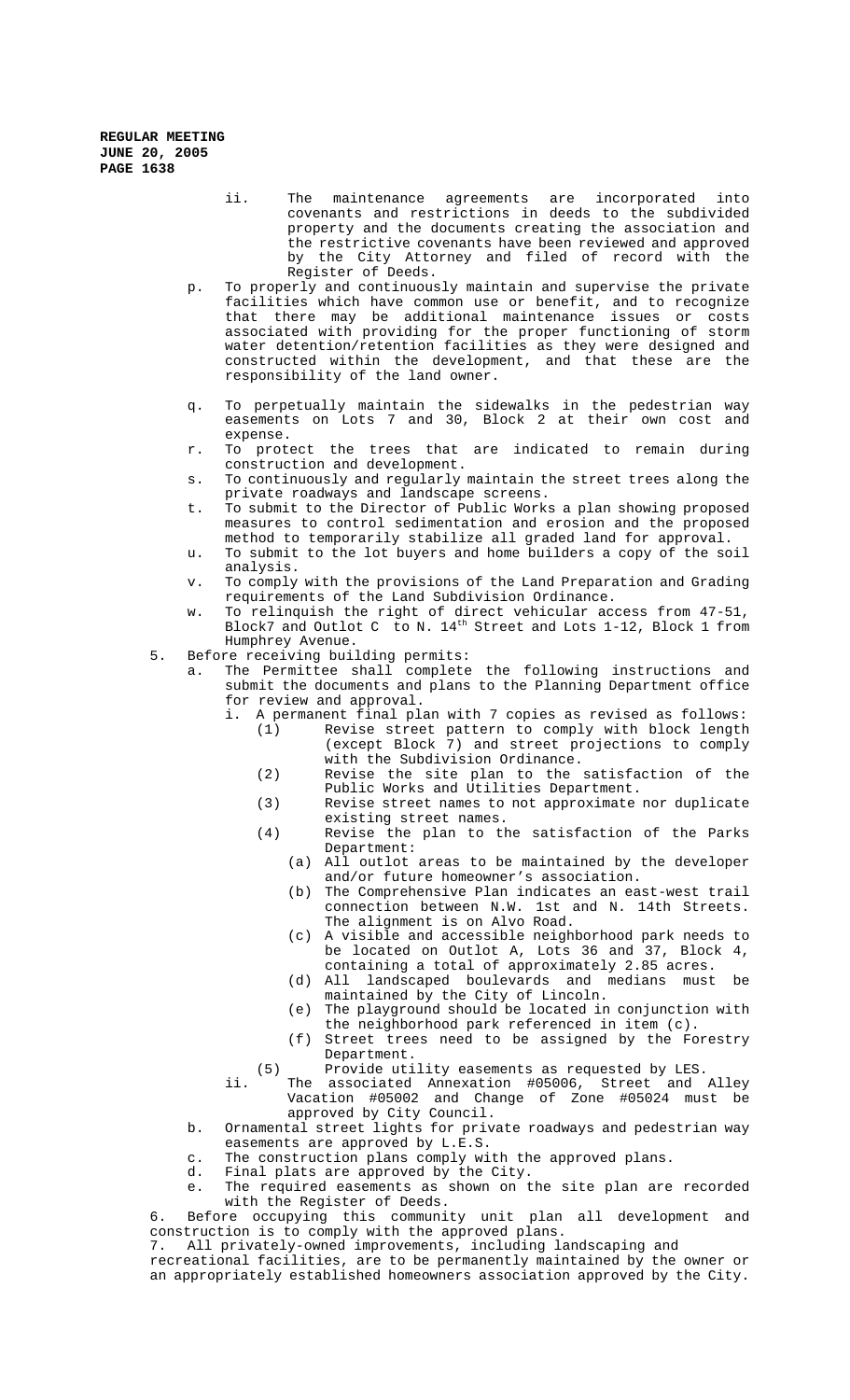8. The site plan approved by this permit shall be the basis for all interpretations of setbacks, yards, locations of buildings, location of parking and circulation elements, and similar matters.

9. This resolution's terms, conditions, and requirements bind and obligate the Permittee, its successors and assigns.

10. The Permittee shall sign and return the letter of acceptance to the City Clerk within 30 days following the approval of the special permit, provided, however, said 30-day period may be extended up to six months by administrative amendment. The clerk shall file the attached Notice of Development and Use Restriction pertaining to the special permit and the letter of acceptance with the Register of Deeds, filling fees therefor to be paid in advance by the Permittee.; and

WHEREAS, Keith Spilker, Donald Spilker, Larry Ogden, Bruce A. Spilker, Annabelle Neemann, Melinda Kramer, Betty King, Kahleen Zimmer and Charley Vogel have appealed from the Lincoln City-Lancaster County Planning Commission's approval of Special Permit No. 05015; and

WHEREAS, the community as a whole, the surrounding neighborhood, and the real property adjacent to the area included within the site plan for this community unit plan will not be adversely affected by granting such a permit; and

WHEREAS, said site plan together with the terms and conditions set forth above are consistent with the comprehensive plan of the City of Lincoln and with the intent and purpose of Title 27 of the Lincoln Municipal Code to promote the public health, safety, and general welfare. NOW, THEREFORE, BE IT RESOLVED by the Lincoln City-Lancaster County

Planning Commission of Lincoln, Nebraska: That the final action of the Lincoln City-Lancaster County Planning Commission approving Special Permit No. 05015 be and the same is hereby affirmed.

Introduced Jon Camp Seconded by McRoy & carried by the following vote: AYES: Camp, Eschliman, Marvin, McRoy, Svoboda; NAYS: Newman; ABSENT: Cook.

VACATION 05002 - VACATING NORTH 11TH STREET FROM THE NORTH LINE OF FLETCHER AVENUE TO THE SOUTH LINE OF HUMPHREY AVENUE - CLERK read the following ordinance, introduced by Jon Camp, vacating North 11th Street from the north line of Fletcher Avenue to the south line of Humphrey Avenue, the third time.

CAMP Moved to pass the ordinance as read.

Seconded by McRoy & carried by the following vote: AYES: Camp, Eschliman, McRoy, Svoboda; NAYS: Newman; ABSENT: Cook; ABSTAIN: Marvin. The ordinance, being numbered **#18554**, is recorded in Ordinance Book #25, Page

CHANGE OF ZONE 2382B - APPLICATION OF BJ MCLAND, INC. TO AMEND STONY RIDGE PLANNED UNIT DEVELOPMENT TO ALLOW AN EXPANSION OF THE AREA FOR THE SALE OF ALCOHOLIC BEVERAGES FOR CONSUMPTION ON THE PREMISES, ON PROPERTY GENERALLY LOCATED AT SPORTSCASTERS BAR AND GRILL, 3048 N. 70TH STREET - CLERK read the following ordinance, introduced by Jon Camp, amending the previously approved Stony Ridge Planned Unit Development to expand the area for the sale of alcoholic beverages for consumption on the premises, the third time.

CAMP Moved to pass the ordinance as read. Seconded by Marvin & carried by the following vote: AYES: Camp, Eschliman, Marvin, McRoy, Newman, Svoboda; NAYS: None; ABSENT: Cook. The ordinance, being numbered **#18555**, is recorded in Ordinance Book #25, Page

CHANGE OF ZONE 05019 - AMENDING SECTION 27.83.010 OF THE LINCOLN MUNICIPAL CODE TO ESTABLISH THAT THE REQUIREMENTS OF THE BUILD-THROUGH ACREAGE (BTA) OVERLAY DISTRICT ONLY APPLY TO APPLICATION FOR DEVELOPMENT SUBMITTED AFTER OCTOBER 25, 2004 (IN CONNECTION W/05-71) - CLERK read the following ordinance, introduced by Jon Camp, amending Chapter 27.83 of the Lincoln Municipal Code relating to the Build Through Acreage Overlay District by amending Section 27.83.010 to provide that the regulations shall only apply to applications for development within the BTA District submitted after October 25, 2004; and repealing Section 27.83.010 of the Lincoln Municipal Code as hitherto existing, the third time.

CAMP Moved to pass the ordinance as read.

Seconded by Marvin & carried by the following vote: AYES: Camp, Eschliman, Marvin, McRoy, Newman, Svoboda; NAYS: None; ABSENT: Cook. The ordinance, being numbered **#18556**, is recorded in Ordinance Book #25, Page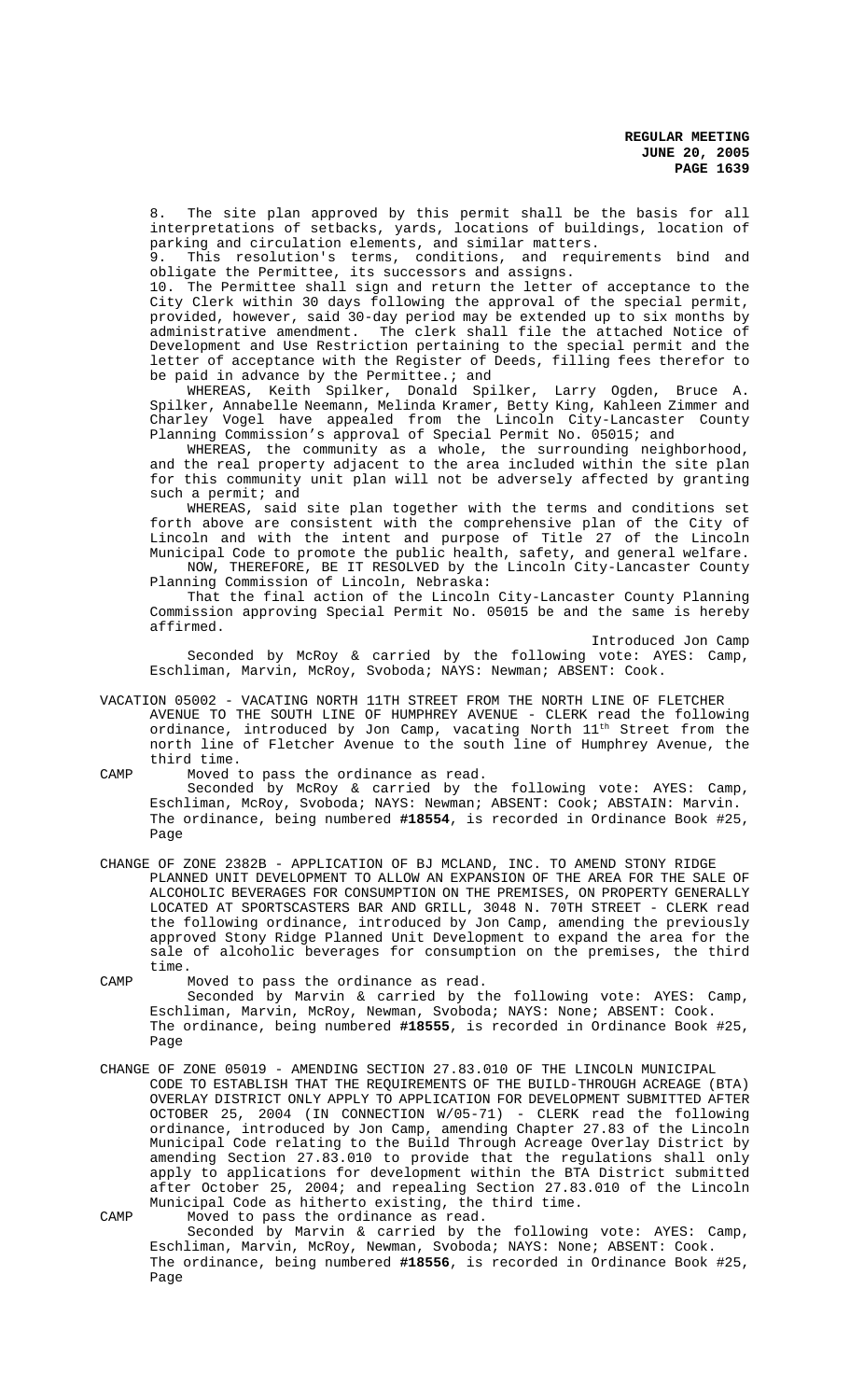MISC. 05006 - AMENDING THE LINCOLN MUNICIPAL CODE BY ADDING A NEW SECTION 26.15.070 TO ESTABLISH THAT BUILD-THROUGH STANDARDS APPLY TO ALL DEVELOPMENTS REQUIRING A SUBDIVISION WITHIN THE BUILD-THROUGH ACREAGE

(BTA) OVERLAY DISTRICT (IN CONNECTION  $W/05-68$ ) - PRIOR to reading:<br>NEWMAN Moved to amend Bill No. 05-71 in the following manner: delete Moved to amend Bill No. 05-71 in the following manner: delete the text after the word "city" on Page 1, Line 20, and delete Lines 1 and 2 on Page 2.

Seconded by Camp & carried by the following vote: AYES: Camp, Eschliman, Marvin, McRoy, Newman, Svoboda; NAYS: None; ABSENT: Cook. CAMP Moved to pass the ordinance as amended.

Seconded by Marvin & carried by the following vote: AYES: Camp, Eschliman, Marvin, McRoy, Newman, Svoboda; NAYS: None; ABSENT: Cook.

CLERK Read the following ordinance, introduced by Jon Camp, amending Chapter 26.15 of the Lincoln Municipal Code relating to Preliminary Plats by adding a new section numbered 26.15.070 to require submittal of a transitional preliminary plat for specified developments requiring a subdivision within the BTA Build Through Acreage Overlay District and to specify the information to be shown on the transitional preliminary plat buildable lots, the third time. The ordinance, being numbered **#18557**, is recorded in Ordinance Book #25, Page

ANNEXATION 05007 - AMENDING THE LINCOLN CORPORATE LIMITS MAP BY ANNEXING APPROXIMATELY 26.1 ACRES OF PROPERTY GENERALLY LOCATED AT S. 93RD STREET AND OLD CHENEY ROAD (IN CONNECTION W/05R-112, 05-70) - CLERK read the following ordinance, introduced by Jon Camp, annexing and including the below described land as part of the City of Lincoln, Nebraska and amending the Corporate Limits Map attached to and made a part of Ordinance No. 18208, to reflect the extension of the corporate limits boundary of the City of Lincoln, Nebraska established and shown thereon, the third time.

CAMP Moved to pass the ordinance as read. Seconded by Marvin & carried by the following vote: AYES: Camp, Eschliman, McRoy, Newman, Svoboda; NAYS: None; ABSENT: Cook; ABSTAIN: Marvin. The ordinance, being numbered **#18558**, is recorded in Ordinance Book #25, Page

APPROVING THE RAVENWOOD CONDITIONAL ANNEXATION AND ZONING AGREEMENT BETWEEN THE CITY AND IRONWOOD ESTATES, LLC, ALAN FLUCKEY, AND SUSAN CHADWICK RELATING TO THE ANNEXATION OF APPROXIMATELY 26.1 ACRES, GENERALLY LOCATED AT 93RD STREET AND OLD CHENEY ROAD. (IN CONNECTION W/05-69, 05-70) (ACTION DATE: 6/20/05) - CLERK read the following resolution,

introduced by Jon Camp, who moved its adoption:<br>A-83371 BE IT RESOLVED by the City Council of the O BE IT RESOLVED by the City Council of the City of Lincoln,

Nebraska:

That the agreement titled Ravenwood Conditional Annexation and Zoning Agreement, which is attached hereto, marked as Attachment "A" and made a part hereof by reference, between the City of Lincoln and Ironwood Estates, LLC, Alan Fluckey, and Susan Chadwick ("Owners"), outlining certain conditions and understandings relating to the annexation of approximately 26.1 acres of property generally located at 93rd Street and Old Cheney Road, is approved.

BE IT FURTHER RESOLVED that the Mayor is authorized to execute the Annexation Agreement on behalf of the City.

BE IT FURTHER RESOLVED that the City Clerk is directed to return two fully executed copies of this Agreement to Rick Peo, Chief Assistant City Attorney, for distribution to the Owner.

BE IT FURTHER RESOLVED that the City Clerk is directed to record the Annexation Agreement or a summary memorandum thereof with the Register of Deeds, filing fees to be paid by the Owner.

Introduced by Jon Camp Seconded by McRoy & carried by the following vote: AYES: Camp, Eschliman, Marvin, McRoy, Newman, Svoboda; NAYS: None; ABSENT: Cook.

CHANGE OF ZONE 05025 - APPLICATION OF IRONWOOD ESTATES, LLC FOR A CHANGE OF ZONE FROM AG AGRICULTURAL DISTRICT TO R-3 RESIDENTIAL DISTRICT ON PROPERTY GENERALLY LOCATED AT S. 93RD STREET AND OLD CHENEY ROAD (IN CONNECTION W/05R-112, 05-69) - CLERK read the following ordinance, introduced by Jon Camp, amending the Lincoln Zoning District Maps attached to and made a part of Title 27 of the Lincoln Municipal Code, as provided by Section 27.05.020 of the Lincoln Municipal Code, by changing the boundaries of the districts established and shown thereon, the third time.

CAMP Moved to pass the ordinance as read.

Seconded by Marvin & carried by the following vote: AYES: Camp, Eschliman, McRoy, Newman, Svoboda; NAYS: None; ABSENT: Cook; ABSTAIN: Marvin.

The ordinance, being numbered **#18559**, is recorded in Ordinance Book #25, Page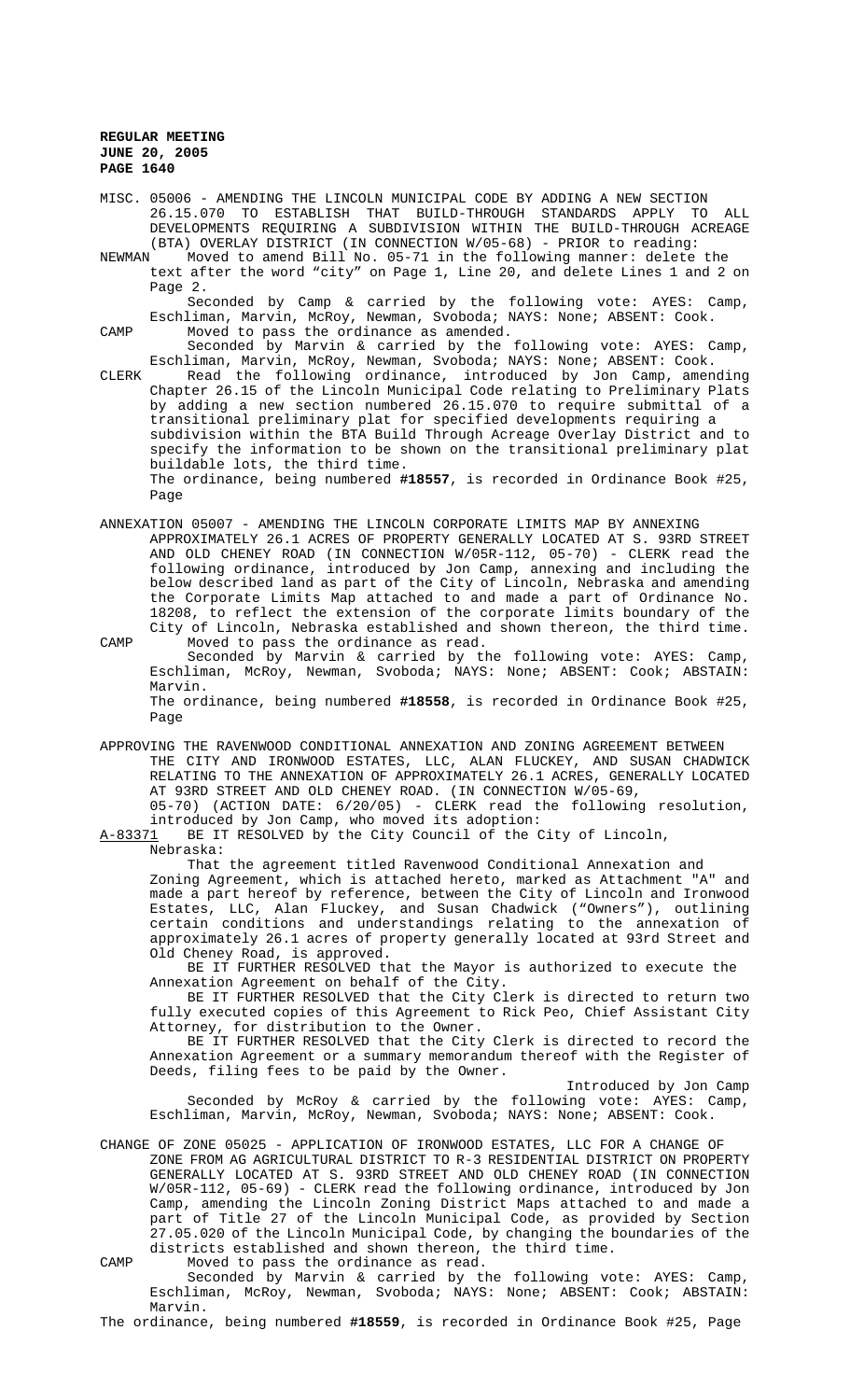- CHANGE OF ZONE 05037 AMENDING SECTION 27.35.070(E) OF THE LINCOLN MUNICIPAL CODE TO ADJUST THE YARD REQUIREMENTS FOR BUILDINGS ADJACENT TO WALLS WITH WINDOWS FOR RESIDENTIAL USES IN THE B-4 LINCOLN CENTER BUSINESS DISTRICT - CLERK read the following ordinance, introduced by Jon Camp, amending Section 27.35.070 of the Lincoln Municipal Code relating to the Height and Area Regulations within the B-4 Lincoln Center Business District to adjust the yard requirements for buildings adjacent to walls with windows for residential uses; and repealing Section 27.35.070 of the Lincoln Municipal Code as hitherto existing, the third time.
- CAMP Moved to pass the ordinance as read. Seconded by McRoy & carried by the following vote: AYES: Camp, Eschliman, Marvin, McRoy, Newman, Svoboda; NAYS: None; ABSENT: Cook. The ordinance, being numbered **#18560**, is recorded in Ordinance Book #25, Page
- STREET NAME CHANGE 05003 RENAMING THE STREET RUNNING NORTHWEST OFF OF FRANKLIN STREET TO KAJAN DRIVE AS "ANAHEIM DRIVE" - CLERK read the following ordinance, introduced by Jon Camp, naming the unnamed street running northwest off of Franklin Street to Kajan Drive as "Anaheim<br>Drive." as recommended by the Street Name Committee. the third time. as recommended by the Street Name Committee, the third time.
- CAMP Moved to pass the ordinance as read. Seconded by McRoy & carried by the following vote: AYES: Camp, Eschliman, Marvin, McRoy, Newman, Svoboda; NAYS: None; ABSENT: Cook. The ordinance, being numbered **#18561**, is recorded in Ordinance Book #25, Page
- STREET NAME CHANGE 05004 NAMING THE ROAD PLANNED TO CONNECT ASHBROOK DRIVE TO HIGHWAY 2, EAST OF 70TH STREET & HIGHWAY 2, AS "ASHBROOK DRIVE" - CLERK read the following ordinance, introduced by Jon Camp, naming the road planned to connect Ashbrook Drive to Highway 2, generally located east of 70<sup>th</sup> and Highway 2, as "Ashbrook Drive", as recommended by the Street Name Committee, the third time.
- CAMP Moved to pass the ordinance as read. Seconded by Marvin & carried by the following vote: AYES: Camp, Eschliman, Marvin, McRoy, Newman, Svoboda; NAYS: None; ABSENT: Cook. The ordinance, being numbered **#18562**, is recorded in Ordinance Book #25, Page

#### **MISCELLANEOUS BUSINESS**

## **PENDING -**

CAMP Moved to extend the Pending List to June 27, 2005. Seconded by McRoy & carried by the following vote: AYES: Camp, Eschliman, Marvin, McRoy, Newman, Svoboda; NAYS: None; ABSENT: Cook.

### **UPCOMING RESOLUTIONS -**

CAMP Moved to approve the resolutions to have Public Hearing on June 27, 2005. Seconded by McRoy & carried by the following vote: AYES: Camp, Eschliman, Marvin, McRoy, Newman, Svoboda; NAYS: None; ABSENT: Cook.

#### **ADJOURNMENT 6:20 P.M.**

CAMP Moved to adjourn the City Council meeting of June 20, 2005. Seconded by McRoy & carried by the following vote: AYES: Camp, Eschliman, Marvin, McRoy, Newman, Svoboda; NAYS: None; ABSENT: Cook. So ordered.

Joan E. Ross, CMC, City Clerk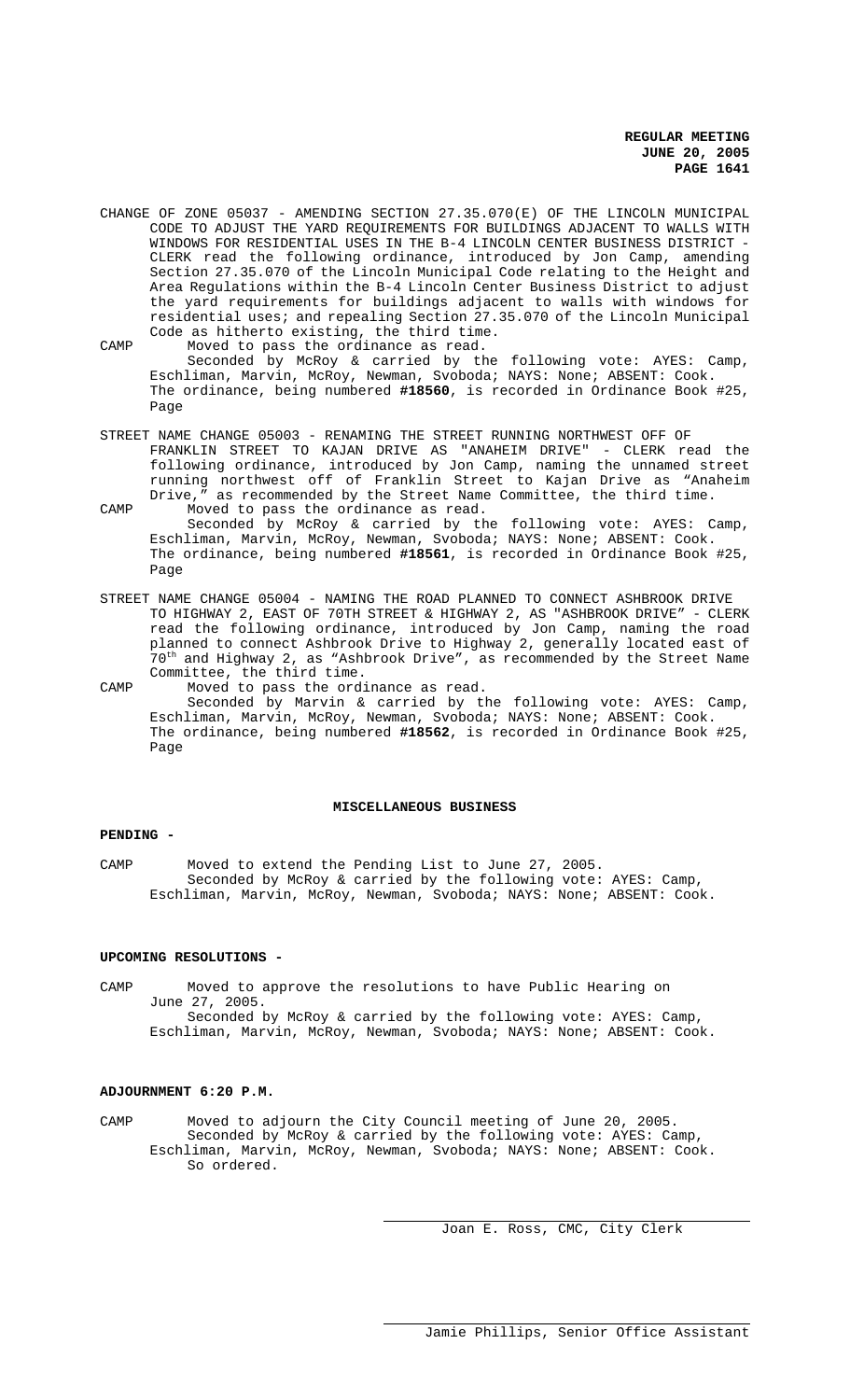## **MINUTES JOINT PUBLIC HEARING LANCASTER COUNTY BOARD OF COMMISSIONERS CITY OF LINCOLN CITY COUNCIL MONDAY, JUNE 20, 2005 555 S. 10TH STREET, LINCOLN, NE 4:15 P.M.**

#### **LANCASTER COUNTY COMMISSIONERS**

Larry Hudkins, Chair; Deb Schorr, Vice Chair; Commissioners: Bernie Heier, Ray Stevens, and Bob Workman.

#### **CITY OF LINCOLN CITY COUNCIL MEMBERS**

Ken Svoboda, Chair, Patte Newman, Vice Chair; Council Members: Jon Camp, Robin Eschliman, Dan Marvin, Annette McRoy; ABSENT: Cook.

## **CALL TO ORDER**

The Joint Meeting of the Lancaster County Board and the Lincoln City Council was convened at 4:15 p.m.

Lancaster County Board Chair Larry Hudkins made introductions and called the Lancaster County Board of Commissioners to order.

Lincoln City Council Chair Ken Svoboda made introductions and called the Lincoln City Council Members to order.

#### **ELECTION OF JOINT BODY CHAIR**

A motion was made by Stevens, seconded by Workman to nominate Patte Newman, Lincoln City Council, to serve as Chair of the Joint Bodies for this public hearing. With no further nominations being brought forward, the call for nominations was closed.

**County Commissioners**: AYES: Heier, Hudkins, Stevens, Schorr, Workman. NAYS: None. Motion carried.

**City Council:** AYES: Camp, Eschliman, Marvin, McRoy, Newman, Svoboda. NAYS: None; ABSENT: Cook. Motion carried.

#### **OPENING STATEMENT**

Chairman Patte Newman made brief introductory remarks regarding the public hearing procedures and protocol.

Chairman Newman invited those wishing to provide testimony to come forward, indicating that a five minute time limit would be utilized for those providing comments.

#### **PUBLIC TESTIMONY AND VOTING SESSION**

**COMP. PLAN AMENDMENT NO. 05003 - TO UPDATE AND AMEND THE TRAILS & BICYCLE FACILITIES PLAN MAP IN THE 2025 LINCOLN/LANCASTER COUNTY COMPREHENSIVE PLAN TO REFLECT THE LOCATION OF THE DEAD MAN'S RUN TRAIL FROM N. 33RD TO N. 48TH STREETS ON THE SOUTH SIDE OF HUNTINGTON/LEIGHTON, AND TO UPDATE THE MAP TO SHOW COMPLETED TRAIL AND GRADE SEPARATIONS.**

David Cary, Planning Department, came forward to explain that this item is mainly a clean up item which they do every year as part of this process. They are identifying a slight change in the location of the trail though the University Campus between 33rd and 48<sup>th</sup> Street, and they are also identifying completed trails to the South of the University. He stated that the intent of this plan remains the same, and the University has obtained the funds for them to go complete this project. Further discussion followed.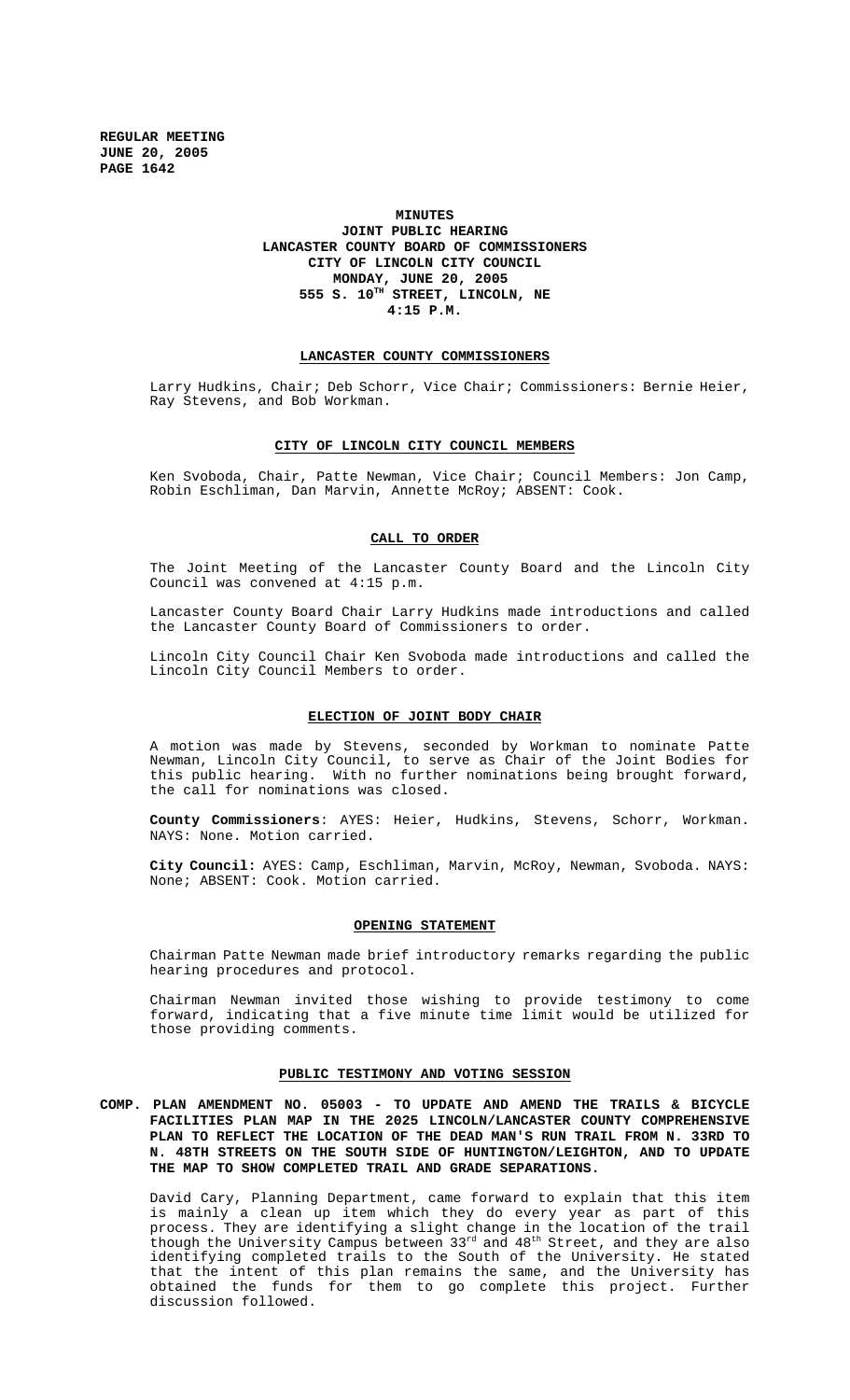Ray Stevens, County Board, stated that there is about 1.1 million dollars of various funds to complete this project.

Mr. Cary agreed.

### **VOTE**

STEVENS Moved for approval of Comp. Plan 05003. Seconded by Hudkins & carried by the following vote: AYES: Workman, Schorr, Heier, Stevens, Hudkins; NAYS: None.

ESCHLIMAN Moved for approval of Comp. Plan 05003. Seconded by Svoboda & carried by the following vote: AYES: Camp, Eschliman, Marvin, McRoy, Newman, Svoboda; NAYS: None; ABSENT: Cook.

The City Council resolution is numbered: **A-83385**

## **COMP. PLAN AMENDMENT NO. 05004 - TO UPDATE AND AMEND THE FUTURE ROAD IMPROVEMENTS COUNTY MAP IN THE 2025 LINCOLN/LANCASTER COUNTY COMPREHENSIVE PLAN TO DESIGNATE S. 82ND STREET FROM HICKMAN ROAD TO PANAMA ROAD AS POTENTIAL PAVING.**

David Cary, Planning Department, came forward to explain that this item is to identify this segment of South 82nd Street and Hickman Road to Panama Road as future paving. He said that there is a need for this because when the South 68<sup>th</sup> Street railroad viaduct project takes place, it will be closed down for around two years and the identified detoured route is South 82<sup>nd</sup> Street for this two mile segment. He stated that it was identified that there was a need to pave that segment of the roadway, which was agreed to by all parties involved.

Ray Stevens, County Board, wanted to verify that this is for the two mile stretch between Hickman and Panama Road and that from Saltillo Road to Roca Road is already in the Comprehensive Plan. He then asked Mr. Cary, "So will that leave a two mile stretch that will not be paved, correct?"

Mr. Cary answered, "Correct, that is how the Comprehensive Plan will read."

#### **VOTE**

- SCHORR Moved for approval of Comp. Plan 05004. Seconded by Heier & carried by the following vote: AYES: Heier, Workman, Stevens, Schorr, Hudkins; NAYS: None.
- MARVIN Moved for approval of Comp. Plan 05004. Seconded by Svoboda & carried by the following vote: AYES: Camp, Eschliman, Marvin, McRoy, Newman, Svoboda; NAYS: None; ABSENT: Cook.

The City Council resolution is numbered: **A-83386**

**COMP. PLAN AMENDMENT NO. 05005 - AMENDING THE LINCOLN AREA STREET AND ROADWAY IMPROVEMENT MAP AND RELATED TEXT IN THE 2025 LINCOLN/LANCASTER COUNTY COMPREHENSIVE PLAN TO CHANGE FLETCHER AVENUE FROM 4+1 LANES TO 2+1 LANES AND TO CHANGE ITS FUNCTIONAL CLASSIFICATION FROM MINOR ARTERIAL TO URBAN COLLECTOR.**

J.R. Brown, Applicant, 5501 Rockford Drive, came forward in opposition. He stated that in the year of 2003 he decided to build his first home. While in search for an area to build, he narrowed it down to two locations, which was 20 acres north of Lincoln, or the lot that he ultimately chose and is now on. He stated that he purchased his lot because of the quality of the neighborhood, excellent reputation of the developer, and the fact that North Hills has many great features such as natural wetlands, a proposed school site, and a proposed neighborhood business center. He is concerned that if the City builds a large street like Superior Street in their back yard, that it will only increase a negative impact on their neighborhood and their property values. He is concerned about the noise, the proposed 2,000 square foot regional center, the widening of I-80 to six lanes, speed and safety in their neighborhood, and the excess trash and pollution near their wetlands.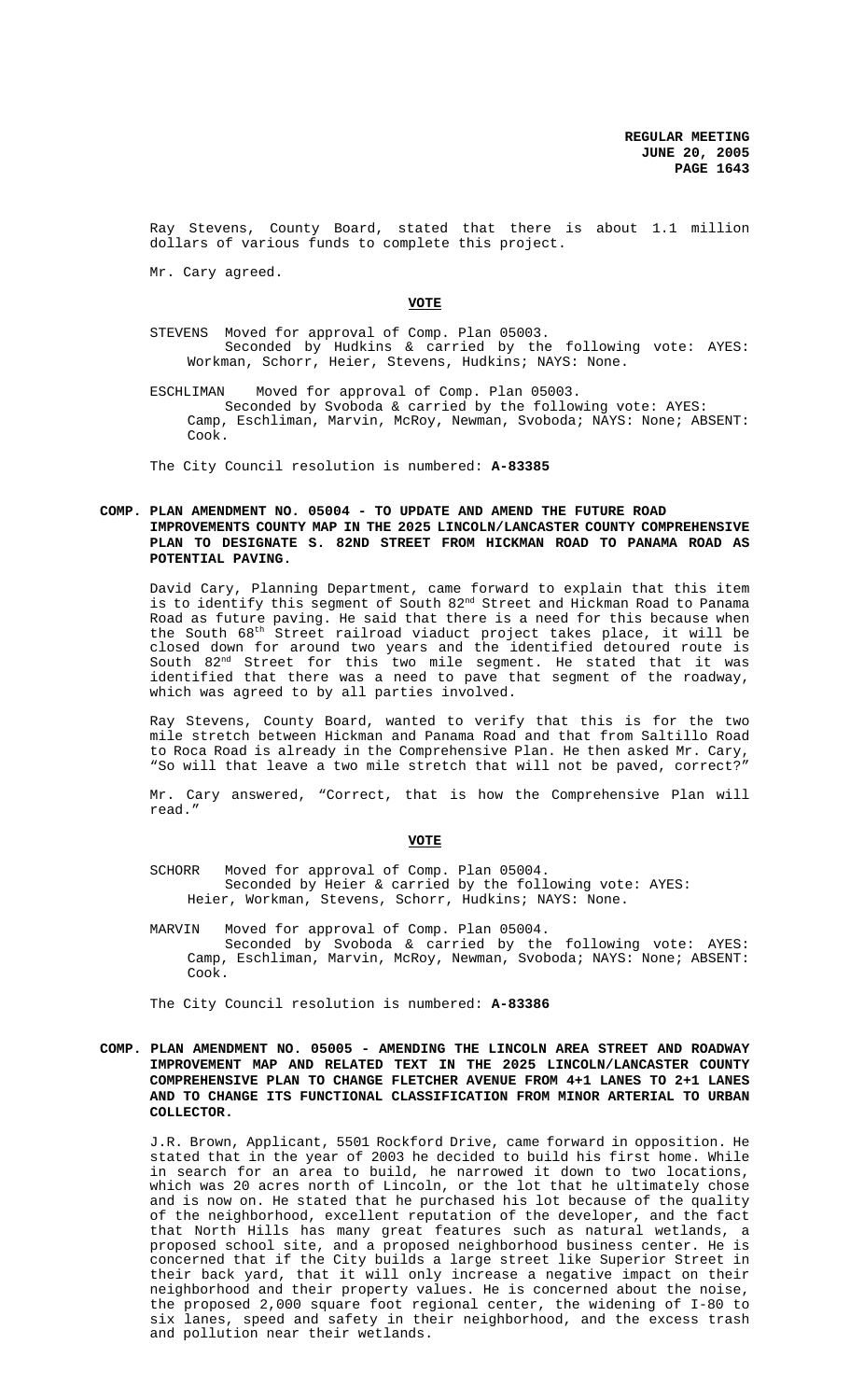> He asked the City Council and County Board to vote to place this item on pending and to give direction to the Planning Department to sit down with his neighborhood to help come up with solutions to their concerns.

> Ken Svoboda, City Council, asked Mr. Brown, "When you bought the house did you check into the fact that Fletcher was platted, graded, and designed as a four lane?"

> Mr. Brown stated that he felt that he did as much looking into it as possible. He said that he looked into it on the County Assessor website, which did not share much information on that street. He said that he knew there was going to be a street there and that the neighborhood is okay with that, he just wishes that they could do it in a way that will work well with the neighborhood and with the businesses.

> Annette McRoy, City Council, asked Mr. Brown, "I know that at one point, your neighborhood association was working with the developer, who will be developing across from Fletcher Avenue. Are you still continuing those negations with them, as far as what businesses will be on the parameter?"

> Mr. Brown stated, "Yes, we have a plan that we have handed off to the developer and they are currently reviewing that."

> Ken Svoboda, City Council, asked, "Are you currently the President of your Neighborhood Association?"

> Mr. Brown replied, "No, but our neighborhood is so new right now that our Neighborhood Association is incorporated by the developer.'

> Bill Rogers, 5821 Kennedy Court, came forward in opposition. He also stated that Mr. Brown has acted as their neighborhood "ramrod" and has been actively visiting with the neighbors by making us aware of what is taking place. Mr. Rogers stated that he and his wife built their home in 2003, and it is right next to the back side of the wetlands. He stated that they talked to their real estate agent and their developer before they built their house, and they didn't think that a four lane highway would be developed in their area. He stated that he would like to work with the City while they put this plan together.

> Bob Workman, County Board, asked Mr. Rogers, "Would you please show us where your house is located on the site map on the overhead?"

Mr. Rogers pointed out his lot on the site map.

Bob Workman, County Board, asked Mr. Rogers, "Do you think that it would be better for your neighborhood to have a two lane rather than a four lane?"

Mr. Rogers agreed.

Bob Workman, County Board, asked, "Do you get a lot of disturbances from Interstate 80?"

Mr. Rogers said that they do.

Ken Svoboda, City Council, asked, "If you would have known that a four lane road and a business area was platted for your area before you moved into the neighborhood, would you have still moved there?"

Mr. Rogers stated that he and his wife were seriously looking into a lot at North 94<sup>th</sup> and Waverly Road, but when they saw their current lot and that they were no current roads in the area, they put a down payment down on their lot.

 Carol Brown, 2201 Elba Circle, came forward in opposition. She stated that in 2000 she was part of the Long Range Transportation Task Force where they addressed the need for an updated road system for Lincoln and Lancaster Country. She stated that at the time of the meetings, they felt that a road of four lanes made sense to them. However, now this neighborhood is faced with the concerns of having to deal with this main road being drug through their neighborhood. She stated her concerns of the high speeds of this new road in that area. She is concerned with the high volume and speeds that the traffic will create, and feels that it will cause many accidents.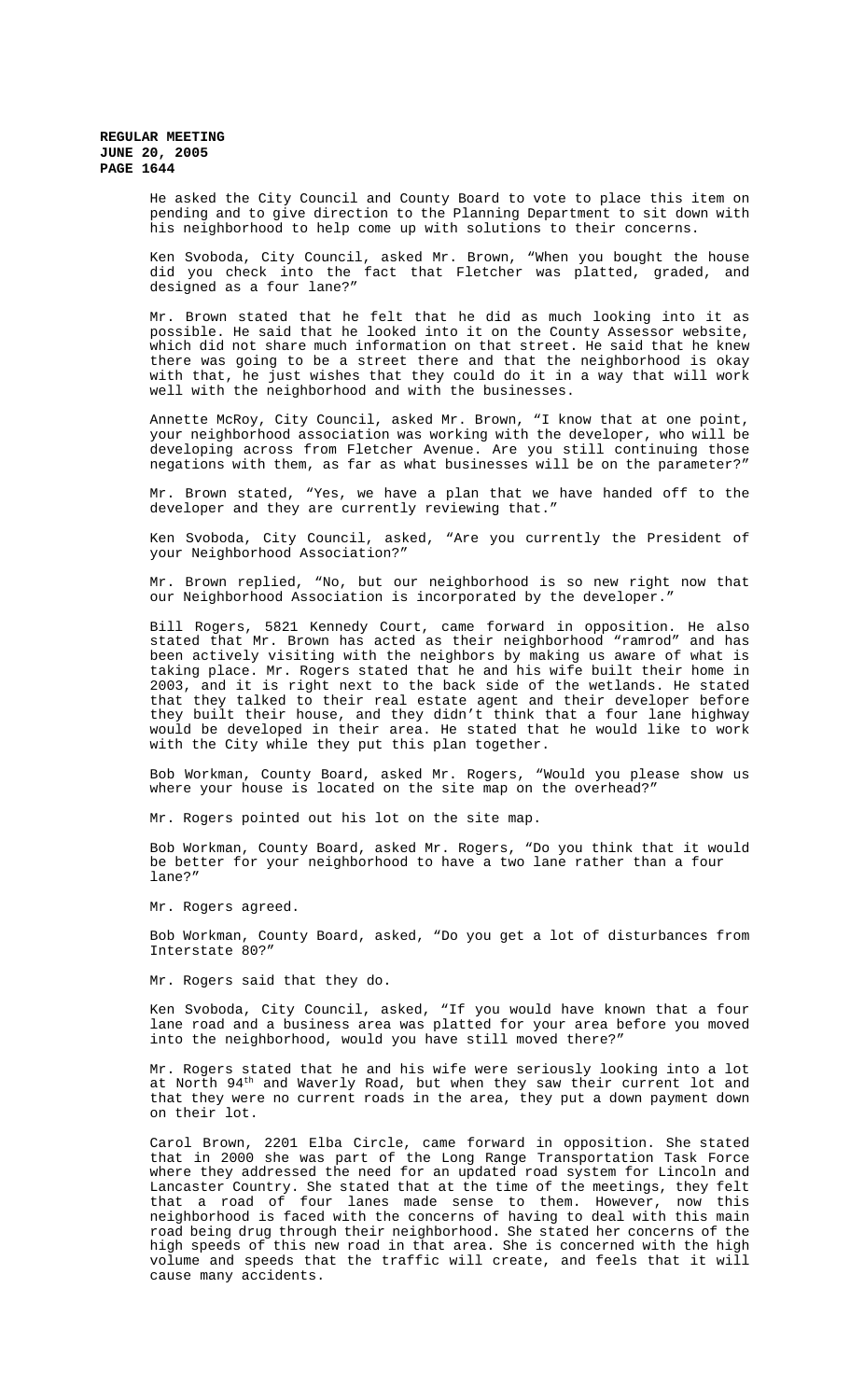DeNay Kalkowski, Attorney, 1111 Lincoln Mall, Suite 350, came forward on behalf of Northern Lights LLC and Southview Inc in opposition. She stated that the applicants are the owners of the B-2 property that exists on the North side of Fletcher Avenue. She stated that they would support denial of this comprehensive plan amendment, and they would like to have the comprehensive plan remain as it is today as showing Fletcher as an arterial street.

Ken Svoboda, City Council, asked, "I take it that your client has developed this area including the green space that is currently there. Are there trees or proposed trees on that area, or what is the layout of the plan?"

Ms. Kalkowski replied that there are trees within the area that will probably be removed as part of the grading for Fletcher.

Ken Svoboda, City Council, asked, "Is your client required to put in trees in that area?"

Ms. Kalkowski replied, "They will be required to put street trees along Fletcher Avenue."

Ray Stevens, County Board, asked, "Does your client own any of the land south or east of Fletcher?"

Ms. Kalkowski replied no.

Patte Newman, City Council, "Generally when these kind of developments come through, the developer generally makes a commitment to preserve as much as the tree mass as possible. Did you make that commitment, or was it always in the plan to remove those trees?"

Ms. Kalkowski replied, "This was done back in 1999, and obviously with our standards today we are more careful in planning and preserving these things. We had an access point set that we had to meet, so many of the trees came out so that Fletcher could take that access to  $14^{\text{th}}$  street. So I can't say if any special preservation was taken on the trees."

Ray Stevens, County Board, asked Mr. Cary, "What is the work that is being done out there now from 14<sup>th</sup> street up to where Fletcher ends today?"

David Cary, Planning Department, stated, "The road way from  $14^{\rm th}$  Street up to where Fletcher ends today has not been constructed yet. The rest going on from the north and east is constructed at least to a two-lane facility with a future four-land to be put in when the traffic indicates that it is needed."

J.R. Brown, came forward for rebuttal. He also reiterated that they would like this comprehensive plan be placed on pending.

**VOTE**

ESCHLIMAN Moved for denial of Comp. Plan 05005. Seconded by Svoboda & **LOST** by the following vote: AYES: Eschliman, Svoboda; NAYS: Camp, Marvin, McRoy, Newman; ABSENT: Cook.

SCHORR Moved for denial of Comp. Plan 05005. Seconded by Heier & carried by the following vote: AYES: Heier, Workman, Stevens, Schorr, Hudkins; NAYS: None.

The resolution, having **LOST**, was assigned the File **#38-4504** & was placed on file in the Office of the City Clerk.

## **COMP. PLAN AMENDMENT NO. 05007 - AMENDING THE 2025 LINCOLN/LANCASTER COUNTY COMPREHENSIVE PLAN TO CHANGE THE URBAN GROWTH AREA DESIGNATION FROM PRIORITY B OF TIER 1 TO PRIORITY A OF TIER 1, ON PROPERTY GENERALLY LOCATED BETWEEN N.W. 70TH AND N.W. 56TH STREET, FROM W. SUPERIOR TO W. ADAMS STREET.**

Duncan Ross, Planning Department, came forward and stated that he believes that the applicant received notice of the public hearing so he is not sure why he isn't present. Mr. Ross further explained that this item is a request from Michael Rierden on behalf of Lincoln Federal Savings to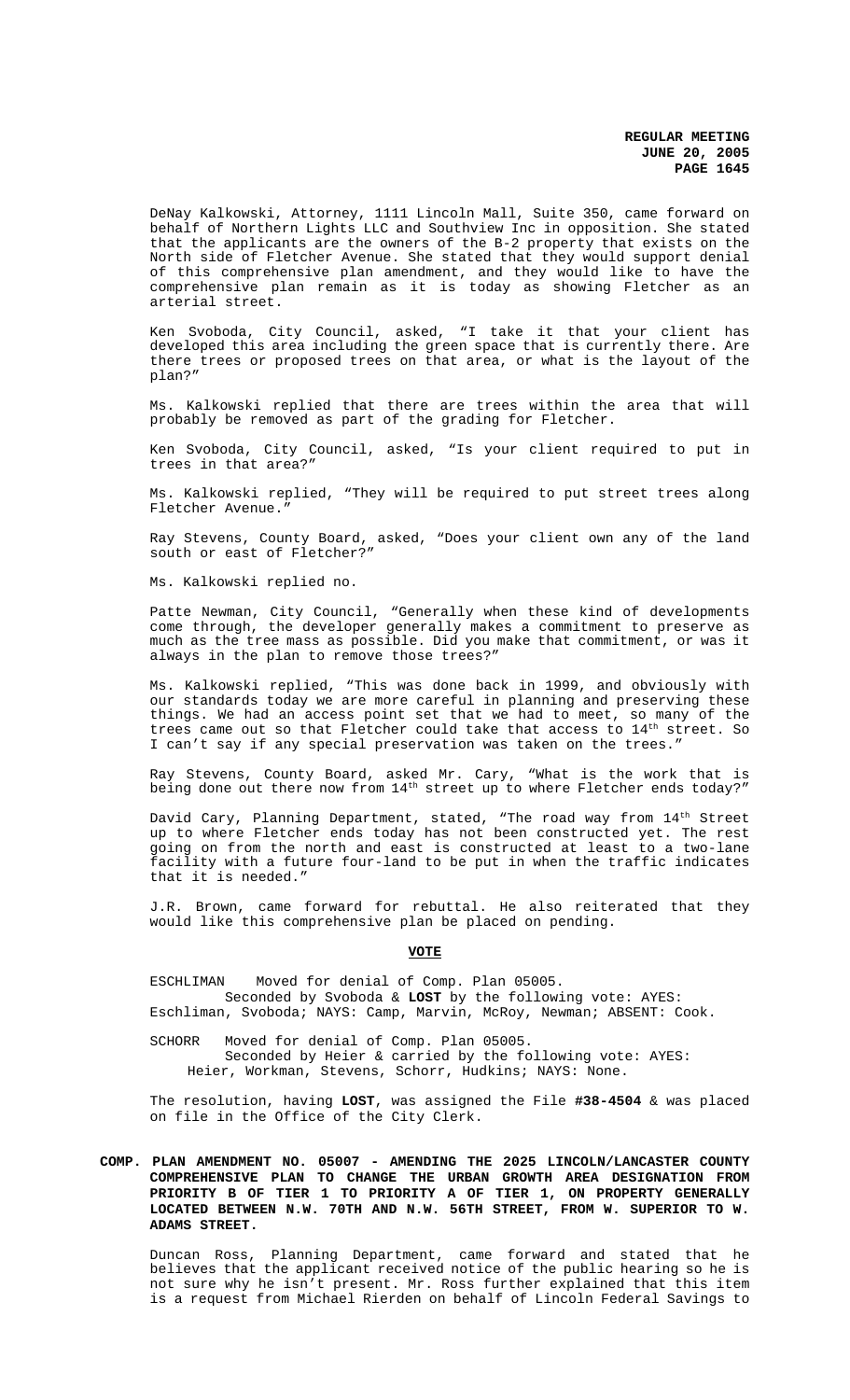> move approximately 480 acres of land in northwest Lincoln from Tier I, Priority B, to Tier I, Priority A. He stated that the staff recommendation on this was denial, and Planning Commission carried that vote of denial with a 6-0 vote.

> > **VOTE**

- ESCHLIMAN Moved for denial of Comp. Plan #05007. Seconded by Camp & **LOST** by the following vote: AYES: Camp; NAYS: Eschliman, Marvin, McRoy, Newman, Svoboda; ABSENT: Cook.
- SVOBODA Moved for approval of Comp. Plan #05007. Seconded by Marvin & carried by the following vote: AYES: Eschliman, Marvin, McRoy, Newman, Svoboda; NAYS: Camp; ABSENT: Cook.
- HEIER Moved for approval of Comp. Plan #05007. Seconded by Hudkins & carried by the following vote: AYES: Heier, Schorr, Hudkins; NAYS: Stevens, Workman.

The City Council resolution is numbered: **A-83387**

**COMP. PLAN AMENDMENT NO. 05009 - AMENDING THE 2025 LINCOLN/LANCASTER COUNTY COMPREHENSIVE PLAN TO CHANGE THE LAND USE FROM AGRICULTURAL TO INDUSTRIAL AND REGIONAL COMMERCIAL, FOR INCLUSION IN THE FUTURE SERVICE LIMIT, AND TO CHANGE THE URBAN GROWTH AREA DESIGNATION FROM TIER II TO TIER I, PRIORITY A, ON PROPERTY LOCATED ON THE NORTHWEST CORNER OF THE INTERCHANGE OF INTERSTATE 80 AND HIGHWAY 77(N. 56TH STREET).**

Mark Hunzeker, Attorney, 1045 Lincoln Mall, Suite 200, came forward on behalf of JTS LLC for approval. He stated that this application is to move approximately 208 acres, located on the northwest corner of North 56<sup>th</sup> Street or Highway 77 and Interstate 80, from Tier II to Tier I A. He stated that the Planning Staff increased it to approximately 225 acres, after reading their application. Mr. Hunzeker stated that they have no problem with those changes. He also sated that at the corner of  $56^{\mathrm{th}}$  and I-80, they have requested a regional shopping center designation. He stated that his applicant and the Planning Commission both feel that this is a good site and would be ideal for a large employment center as well as some commercial activity. He feels that this will give people a reason to stop and drop a few dollars in Lincoln, rather than driving past Lincoln on the interstate. He also stated that they are in the process of examining the likely-hood of extending this site further as they go forward with the land use map updates in conjunction with the 20 year transportation plan updates that are moving forward.

Bernie Heier, County Board, asked, "The amendment that you are asking for does include the site specifics on here, correct, and not what the staff is recommending?"

Mr. Hunzeker, replied, "Our original application was to designate a regional shopping center specifically at that corner. At this point, the Planning Commission did not include that. We do intend to bring forward an application that will include a significant retail component.

Duncan Ross, Planning Department, came forward to help answer questions of the City Council and the County Board. Further discussion followed.

Mr. Hunzeker came forward for rebuttal. Further discussion followed.

**VOTE**

- ESCHLIMAN Moved approval of Comp. Plan #05009.
	- Seconded by Marvin & carried by the following vote: AYES: Camp, Eschliman, Marvin, McRoy, Newman, Svoboda; NAYS: None; ABSENT: Cook.

HUDKINS Moved approval of Comp. Plan #05009. Seconded by Workman & carried by the following vote: AYES: Heier, Workman, Schorr, Stevens, Hudkins; NAYS: None.

STEVENS Moved to reconsider Comp. Plan #05009. Seconded by Workman & **LOST** the following vote: AYES: Stevens, Workman; NAYS: HEIER, SCHORR, HUDKINS.

The City Council resolution is numbered: **A-83388**